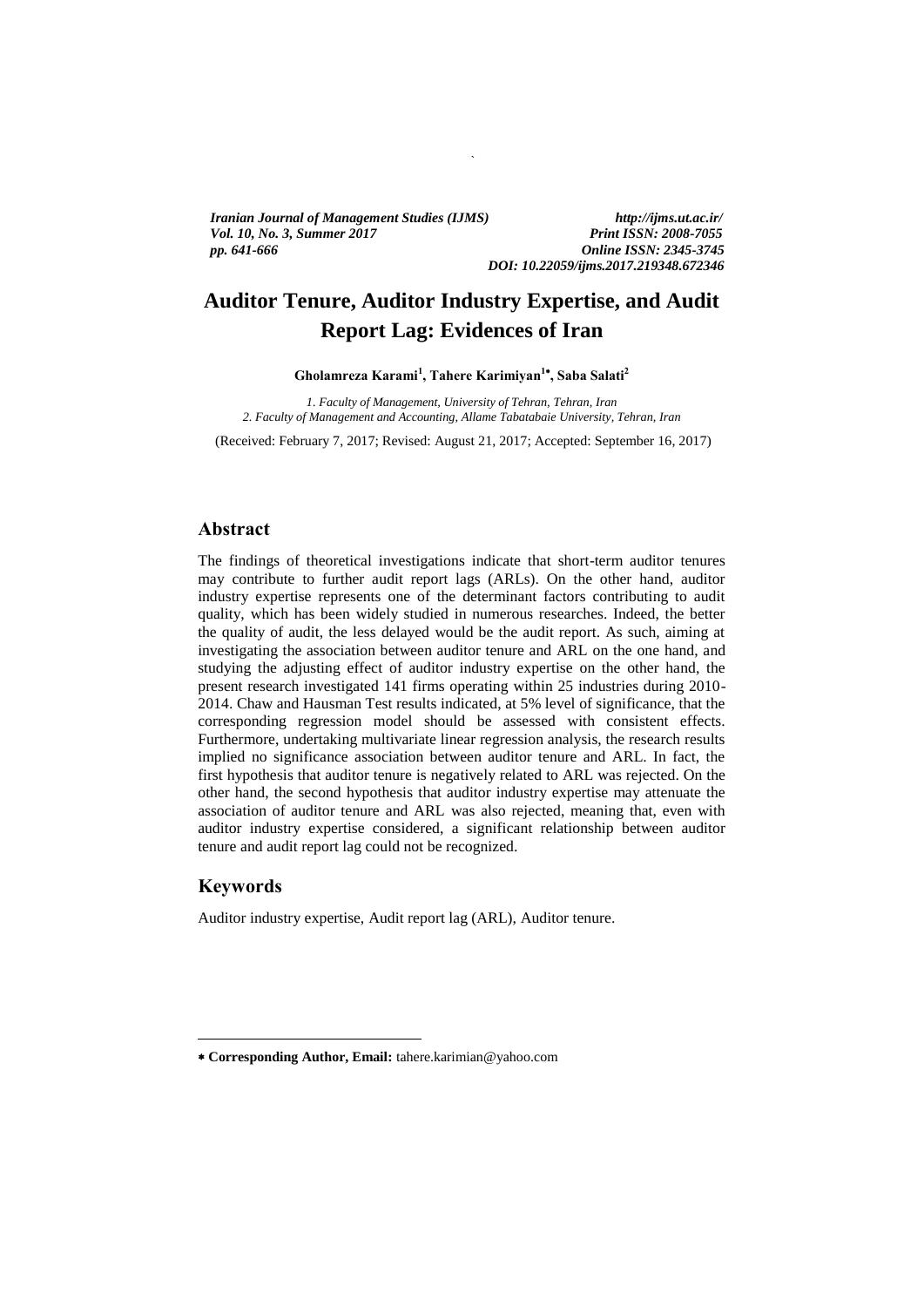#### **Introduction**

Reliability and timeliness of financial statements represent two very important and useful criteria on which their users may focus. Leventis et al. (2005) suggested that, audited financial statements can be perceived as reliable and readily available sources of information, because such financial statements are provided to their users along with opinions from auditors or other independent professionals; such opinions may add to the reliability of the financial statements, so that the users can be more confident about the decisions they make on the basis of such financial statements.

However, according to Iranian generally accepted accounting principles, financial statements may lose part of their usefulness if they fail to be available to the users within a certain time after the reporting date (e.g. because of prolongation of the auditing process). In other words, the shorter the interval between the fiscal year end and the audit report release date, the higher informative value the audit report may attain (Badri & Alikhani, 2006). Accordingly, it is important to understand factors contributing to audit report lag (ARL), because final public release fastness of financial statements tends to be determined by how fast auditing process is undertaken (Abidin & Ahmad-Zaluki, 2012). Any delay in the release of financial statements may be translated into changes in the market behavior (Chambers & Penman, 1984; Ashton et al., 1989).

There are some evidences showing firms have no way to decrease ARL. One of the most important factors that affect ARL is audit tenure. According to Note 2 under Article 10 in the instructions for trusted audit firms by Securities and Exchange Organization (SEO) in Iran, passed by Supreme Council of Securities and Exchange on July  $29<sup>th</sup>$ , 1989, audit firms are not allowed to admit a firm's request for independent audit or legal auditor for more than four years in a row. However, they are allowed to admit such requests until more than two years after the end of so-called four-year-in-a-row interval. On the other hand, there have been different discussions about the issue of mandatory audit firm rotation. The opponents of audit firm rotation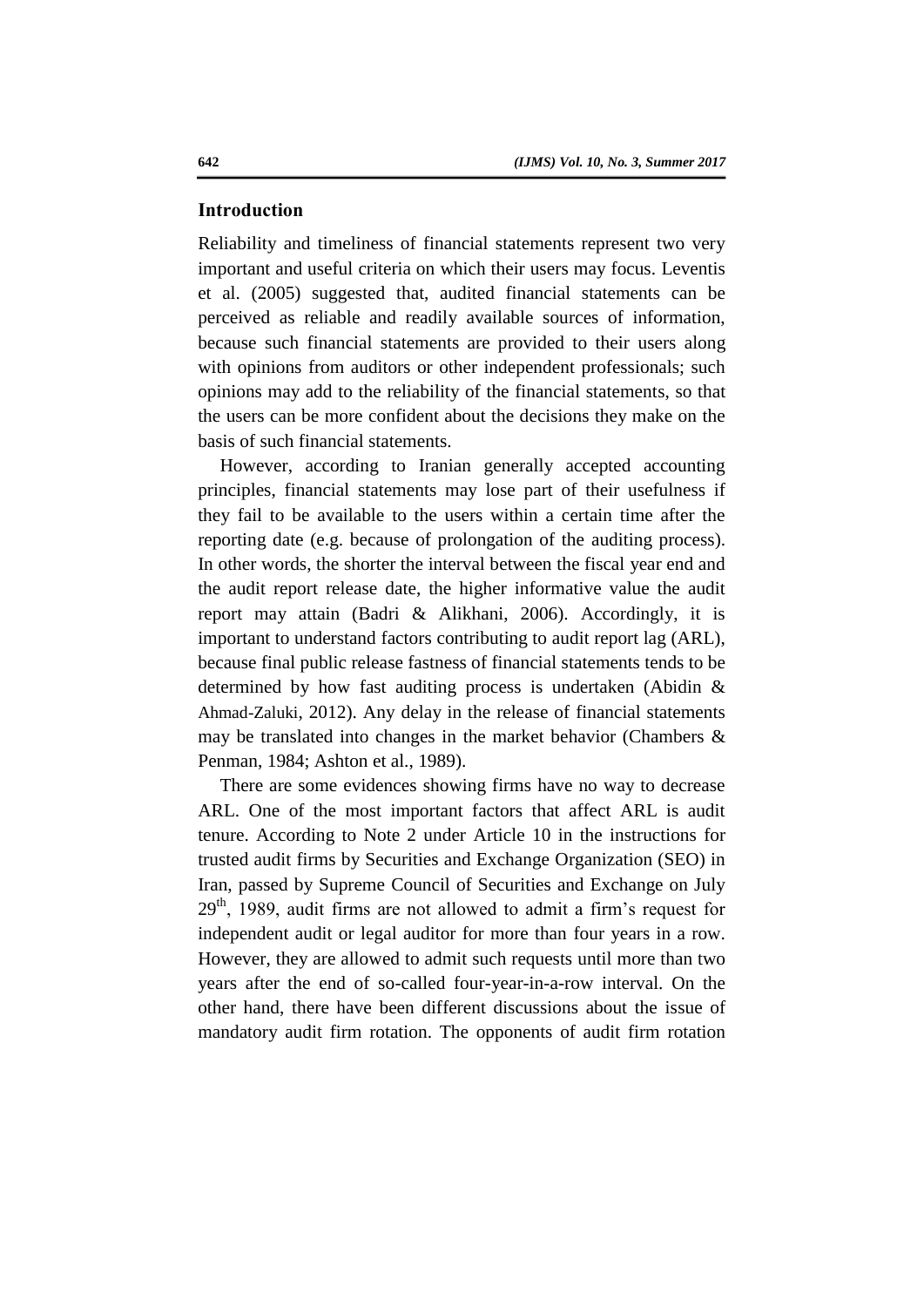believe that the costs of mandatory audit firm rotation are so high. Because lack of information of auditors about the clients and related industries could affect the quality of auditing in early years (Lim  $\&$ Tan, 2010).

Meanwhile, others assert that the most important fraud risk components are dependence of a main part of salaries and benefits of managers on operations results, financial statements, or cash flows and lack of supervision from management on important internal controls (Bazrafshan, 2015). So long-tenured auditors may be less objective and lack professional skepticism, which also influences audit quality. As mentioned earlier, not only audit firm rotation results in reduction of audit quality and has high costs but also in this way ARL may be longer in the early years of the audit-client relationship. In other words, ARL is expected to be longer when audit firm tenure is short. Short audit tenure may create a delay in information provided to the market due to the auditors' unfamiliarity with firms' operations (Habib & Bhaiyan, 2011).

As a result, the audited information will be disclosed with lag, so the information will not be efficient (Lee et al., 2009). Briefly, previous studies have shown that short audit tenure can cause the longer audit delay. So there is an unanswered question: How changing the auditor could affect the reduction of the impact of short audit firm tenure and the enhancement influence of long audit tenure on the timeliness of financial reporting remains unanswered. With a view to the importance of ARL on the timeliness of financial reporting information and firms' financial performance, it is vital to examine how firms can reduce ARL. In this study, our focus is on the impact of audit firm tenure on ARL and whether choosing an industryspecialized auditor can be an effective way to influence the relation between audit firm tenure and ARL.

The remainder of this paper is organized as follows. In the second section, we provide theoretical foundations and background. In the third section, we introduce the study research method. In the fourth section, we provide the results of this study, and section five presents concluding remarks and recommendations.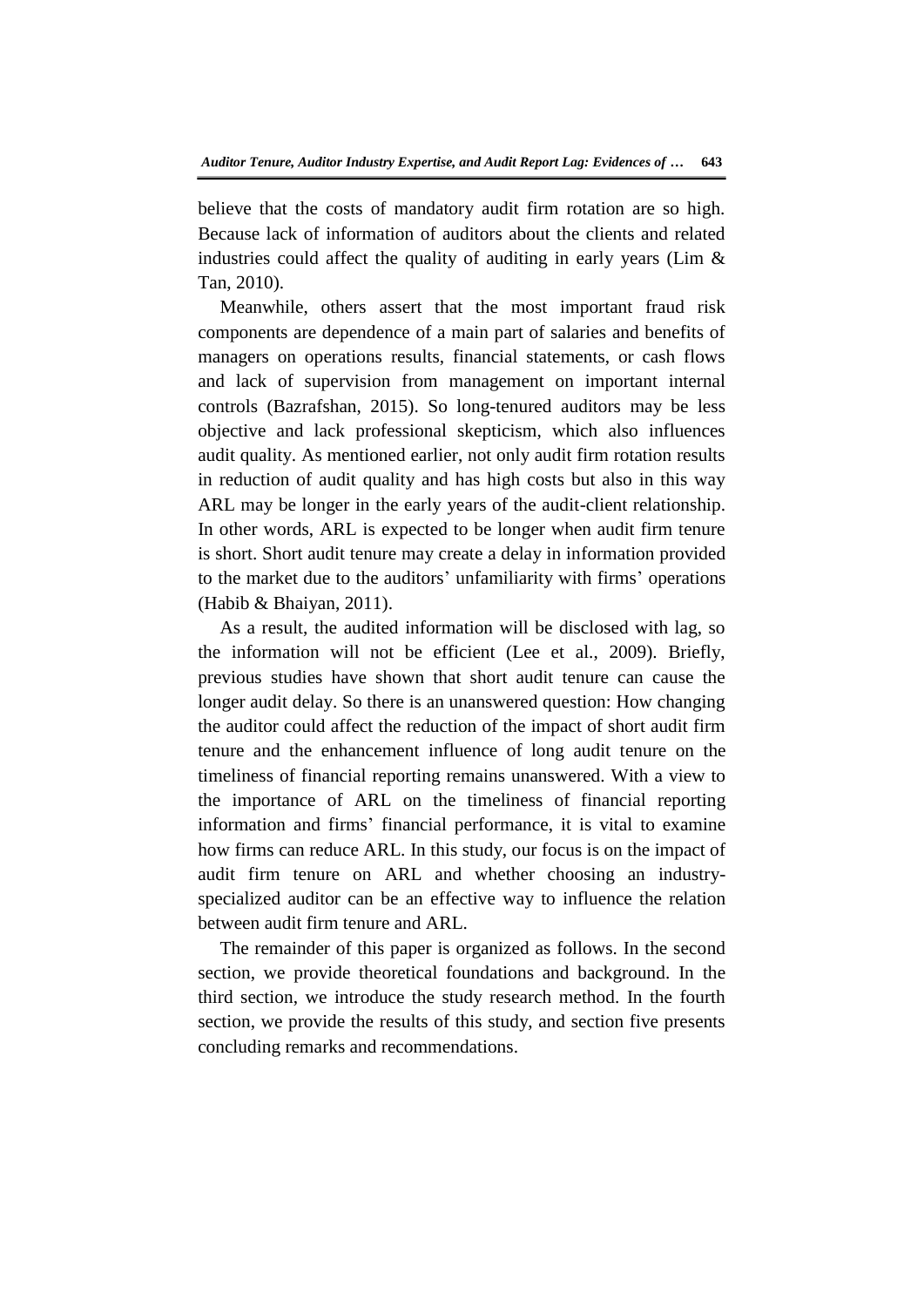# **Theoretical Foundations**

#### **Audit Report Lag (ARL)**

ARL is defined as the time interval between the fiscal year end and the release date of annual financial statements to be prepared by firms (Mahdavi & Jamaliyanpuor, 2010). In financial reporting literatures, a close association has been found between delays in the presentation of financial statement and ARL, so that timeliness of the presentation of financial statements has been studied along with that of audit reports, in many cases (Carslaw & Kaplan, 1991; Ashton et al., 1989; Leventis, 2005).

According to Chapter 3 in "Statement of Financial Accounting Concepts" number 8 by FASB and IASB, timeliness represents one of the enhancing qualitative characteristics of prepared useful information in the course of decision-making by existing and potential investors, lenders, and other creditors. As suggested in the statement, timeliness is defined as available information to decision-makers and the effectiveness of this information on the decisions made by such individuals. Accordingly, along with other enhancing qualitative characteristics such as comparability, reliability, and understandability, the timeliness contributes to enhanced primary qualitative characteristics including relevance and honesty in the presentation. In particular, for an event with non-changing qualitative characteristics of relevance and honesty in the presentation, enhancing characteristics may largely help select the proper approach to depict the event (FASB, 2010).

#### **Auditor Tenure**

Auditor tenure refers to the number of years a firm retain an auditor; limiting the auditor tenure is commonly referred to as mandatory rotation of auditor (Myers et al., 2003). According to Note 2 under Article 10 in the instructions for trusted audit firms by Securities and Exchange Organization (SEO), passed by Supreme Council of Securities and Exchange on July  $29<sup>th</sup>$ , 1989, audit firms are not allowed to admit a firm's request for independent audit or legal auditor for more than four years in a row. However, they are allowed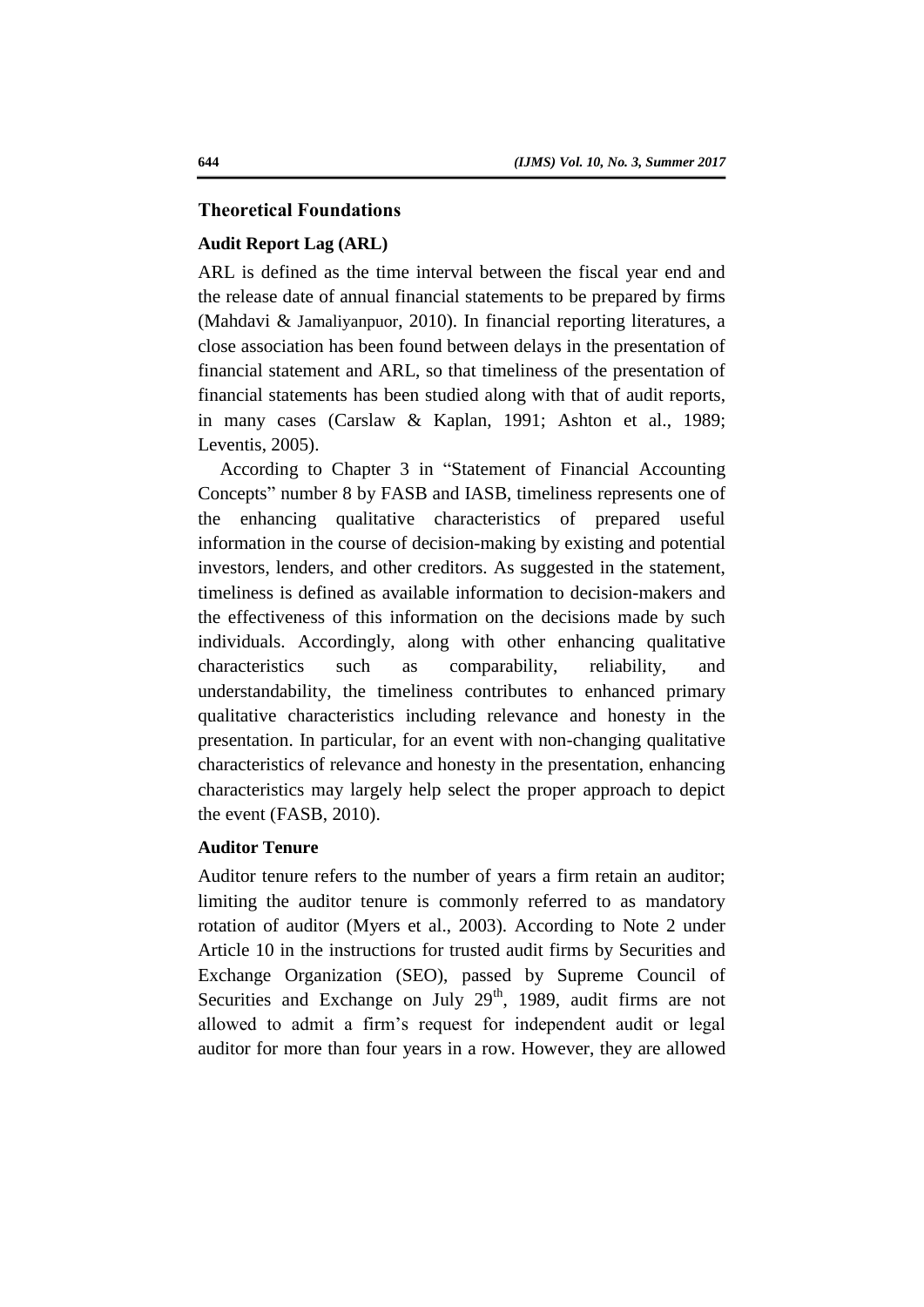to admit such requests until more than two years after the end of socalled four-year-in-a-row interval. There are two important theories when it comes to audit tenure (term of experience) of an audit firm.

The first theory implies that, as an auditor tenure is lengthened, the independence of the auditor experiences a fall which can, in long-run, lead auditors to lose their motivations and see their objectives diluted; associations with management is known to be the source of this issue (Gul et al., 2009). In other words, long presence of an auditor besides his/her client may develop tendencies towards respecting the attitudes of the client management; a situation wherein his/her independence may be distorted (Rajabi, 2006). This is because the auditor had incurred some initial costs during his/her initial years of working for a new client, to compensate which he/she tends to retain the client.

On the other hand, rejecting the negative effect of long auditor tenure on the auditor independency, such researchers as Davis et al. (2000) believed that there are other factors which lead auditors to maintain their independency; for example, auditors' efforts towards retaining their credits and reputations, or fear of the possibility of arising lawsuits against them are among structures which may prevent them from exhibiting improper behaviors. In addition, as auditors can enhance their deal of knowledge and experience about their customers, on the basis of which experience they can enhance the quality and fastness of audit process.

Empirical evidences indicate a significant relationship between audit tenure, on the one hand, and audit effectiveness and efficiency, on the other hand. In other words, the longer the audit tenure is, the less the ARL, as a proxy for audit effectiveness and efficiency, is (Lim & Tan, 2010). Nevertheless, in their research, Lee and Jahng (2005) concluded that a short tenure time may not be translated into ARL. Indeed, the research indicated that audit efficiency may not be influenced by short tenure time.

# **Auditor Industry Expertise**

Auditor industry expertise encompasses the development of constructive ideas to help clients create added value and provision of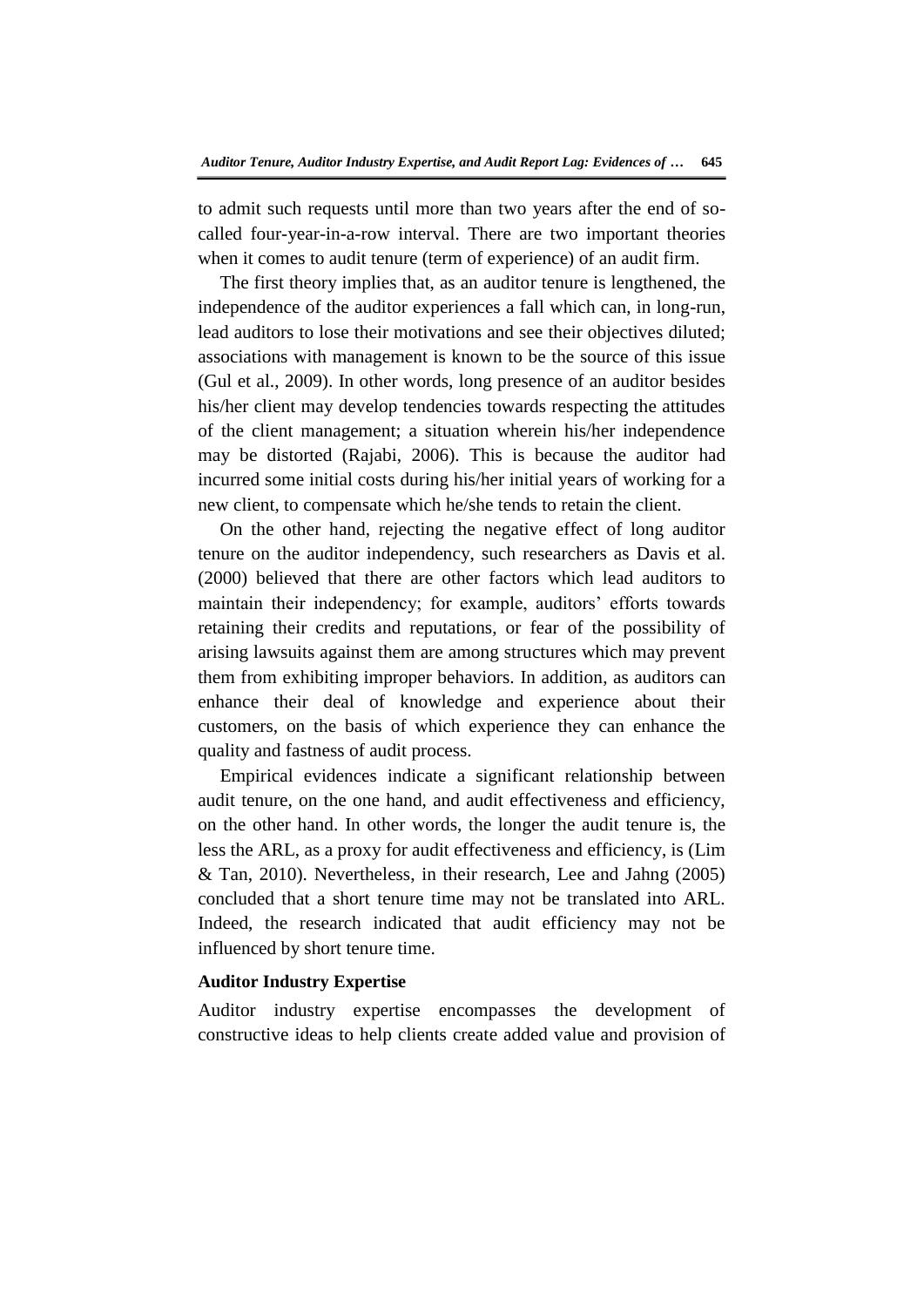novel perspectives/solutions for some issues with which clients may face in the scope of their industries. For auditors to be known as industry experts, they should recognize and well understand particular issues of the respective industry, identify key organizations operating in the industry, and know how particular issues of the industry may affect different sectors across the industry (Kend, 2008).

Although a great deal of attention has been dedicated to the subject matter of audit industry expertise within the recent years, a universal measure of audit industry expertise is yet to be developed (Neal & Riley, 2004). There are two preliminary criteria to recognize an auditor as one with industry expertise: Market share approach (Balsam et al., 2003; Dunn & Mayhew, 2004), and portfolio share approach (Krishnan, 2003). In addition, Neal and Riley (2004) proposed a new combined measure expressed as a function of market share and portfolio share.

Market share approach represents an auditor of industry expertise in terms of an audit institution which has made itself distinctive of its competitors in terms of its market share in a certain industry. This approach assumes that, one can achieve a measure of knowledge and industry expertise of audit institutions serving a certain industry, by observing their relative market shares in that industry. Accordingly, the institution with larger market share of a certain industry is supposed to enjoy a greater deal of knowledge and expertise within the scope of that industry.

Portfolio share approach considers, for each audit institution, relative distribution of audit services over different industries. Put it simply, every audit institution has clients which together form its portfolio. The industry with the largest number of clients within the portfolio of an audit institution may represent the audit institution's industry of expertise. This approach relies on how important is each industry within the client portfolio of the auditor (Krishnan, 2003). The third measure for industry expertise is the combined measure proposed by Neal and Riley (2004). This measure combines the market share and portfolio share measures together.

To the same extent as auditors become expert in a certain industry,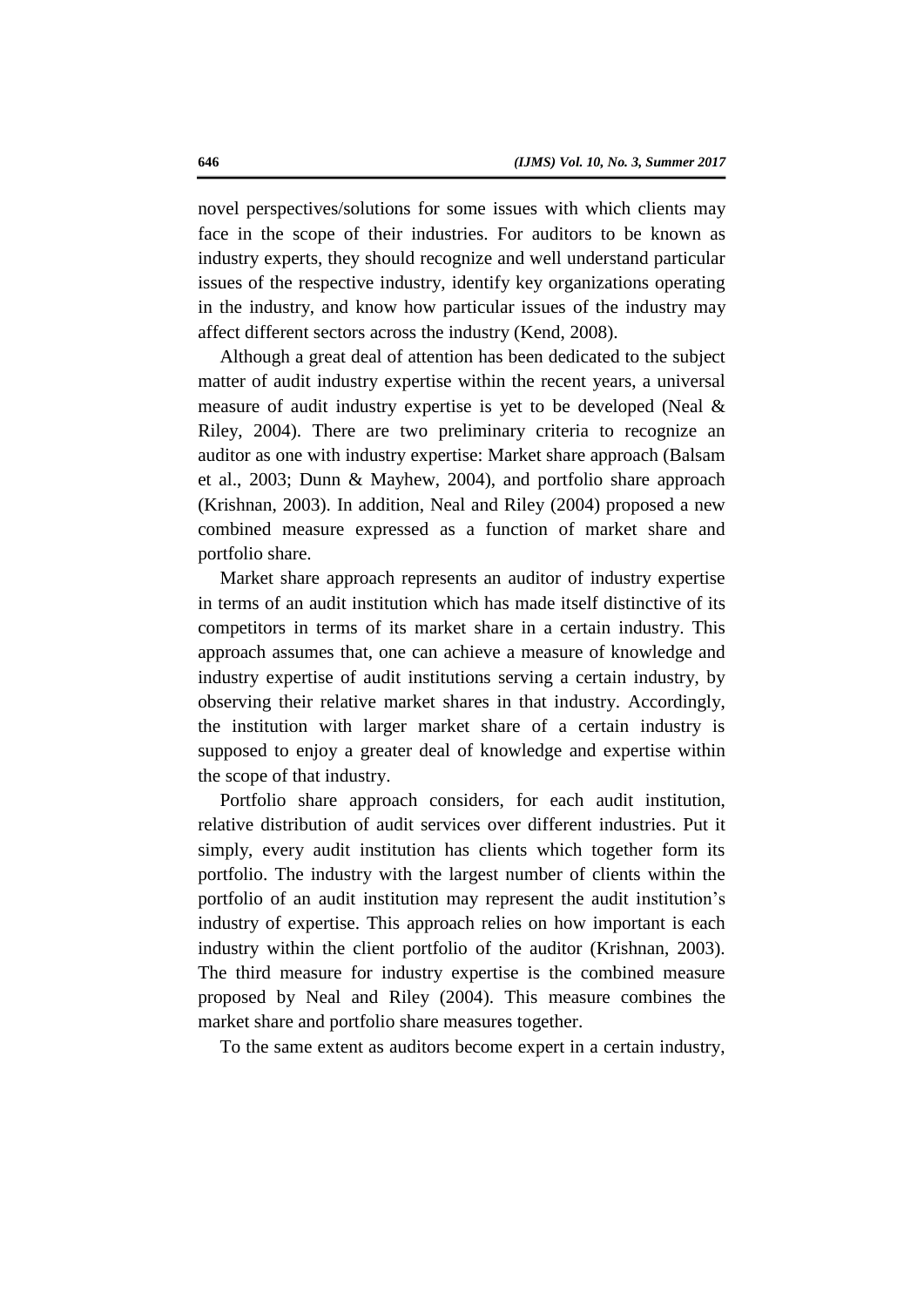their specialized knowledge gets enhanced, so as they are expected to outperform non-expert auditors when it comes to the detection of fraudulent reports, so as to further accelerate the process of audit (Balsam et al., 2003). Auditor industry expertise may contribute to enhanced quality of the auditor's services in the industry of his/her expertise, which consequently improves his/her performance in terms of timeliness of audit report (Abidin & Ahmad-Zaluki, 2012).

Although numerous researches have recently focused on the association of short auditor tenure with ARL, but, to the best of our knowledge, no research has investigated, within the scope of Iran's economy, whether the auditor industry expertise can adjust the association of short auditor tenure with ARL or not?

Recent researches such as Habib and Bhaiyan (2011) have been provided evidences indicating shorter ARL for audit firms with expert industrial auditors. As such, auditor industry expertise is expected to relax the positive association of short auditor tenure with ARL while strengthening the negative association between long auditor tenure and ARL.



**Fig. 1. Conceptual model**

# **Research Background**

Knowing that the present research's subject is not directly addressed in extant domestic researches as well as many foreign studies, several related researches to the variables discussed in the present research are referred to in the following. For instance, in their research, Carslaw and Kaplan (1991) illustrated that one can expect shorter ARLs when auditory services are assigned to large audit institutions. This was attributed to the fact that such institutions usually employ professional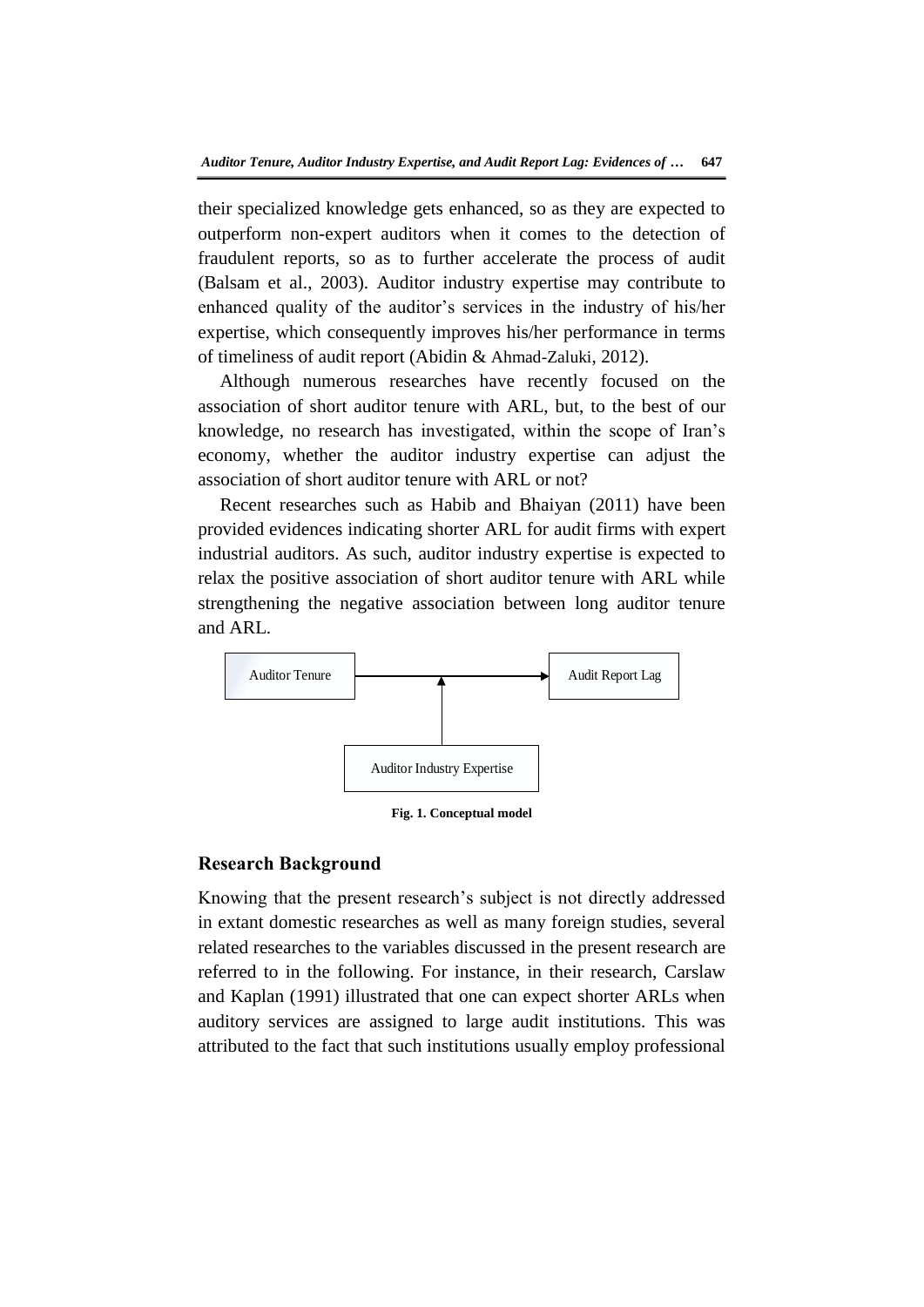auditors with large deals of auditory experience; based on their professional experiences, such auditors tend to take shorter times to identify the clients' financial systems, so that complexities of information processing systems may not incur ARLs.

Many researches, including those by Krishnan (2003) and Balsam et al. (2003), have shown that, firms may enjoy lower cost of capital, higher earning response coefficient, less accruals, and better debt rating when they are served by auditors of industry expertise, and for longer tenures. Interpreting these findings, one can see that longer auditor tenures may enhance the audit quality, so that such auditors can accomplish the audit process within a shorter period of time (Almutairi et al., 2009).

In order to investigate the effect of task rotation among employees of audit institutions, and replacement of the audit institution in charge of audit operations on the timeliness of presenting the audit report, Kam and Cheuk (2005) selected 365 Australian firms, as their research sample, for the fiscal year 2001. The research results indicated that, task rotation among employees of audit institutions, and the assignment of audit operations to a same-sized audit institution may impose no significant effect on the timeliness of audit report. However, when it comes to the assignment of audit operations to a larger audit institution, such a replacement of audit institution exhibited significant association with the time interval to implement and accomplish audit operations. In their research, Lee et al. (2009) investigated the relation between ARL and auditor tenure. The results indicated a significant negative association of auditor tenure and nonaudit services with ARL.

In their research, Lee et al. (2009) investigated the relation between ARL and auditor tenure. The results indicated a significant negative association of auditor tenure and non-audit services with ARL. Tanyi et al. (2010) undertook a study on ARL after arbitrary and mandatory rotations of auditor. Their research results indicated longer ARLs for companies which periodically changed their auditors, as compared to those which undertook fewer auditor rotations.

As mentioned before, previous studies have revealed that, ARL is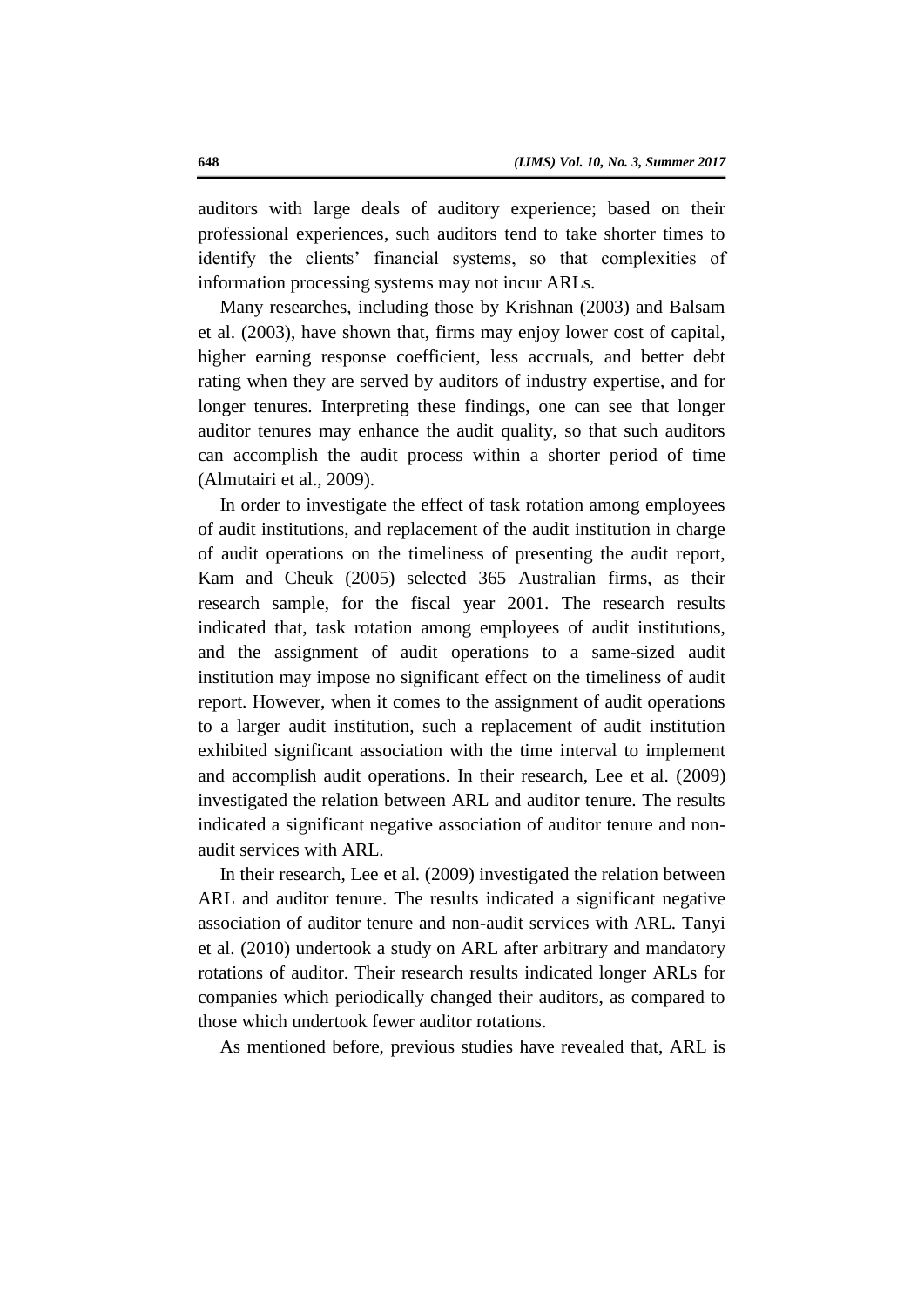determined by the firm and auditor-related factors such as firm size, structure of audit firm, auditor effort, and so on. Auditor tenure is among the factors which influences the effectiveness of auditors. Indeed, empirical evidences have shown that, the longer the auditor tenure, the more effective the audit firm is likely to perform (Lee et al., 2009). This is because it takes some time for the audit institution to get familiar with the client's operations, so that audit efficiency in the first year may be lower than that of the proceeding years. That is to say, the longer the audit tenure, the less ARL is likely to incur.

With their aim to determine the causes for delayed audit operation accomplishment across Malaysian firms, Adzrin and Ahmad (2010) selected 100 listed firms on Kuala Lumpur Stock Exchange during 1996-2000. Corresponding descriptive statistics indicated that, during the five-year period investigated, it had taken an average of more than 100 days (with a standard deviation of 36 days) for the selected firms to accomplish audit operations. The research results further illustrated that, of the eight independent variables defined, the six variables of industry type, loss (gain), audit opinion, auditors, fiscal year end, and liabilities to assets ratio exhibited significant relationships with the research variable. Audit operation timeliness was found to be directly related to loss (gain), auditory opinion and liabilities to assets ratio, while it was seen to be inversely related to industry type, auditors, and fiscal year end.

Mande and Son (2011) investigated the association of ARL with auditor rotation. Their findings indicated that as ARL increases, the frequency of auditor rotation follows a decreasing trend. By observing 502 firm-years corresponding to a set of listed firms on New Zealand Stock Exchange during 2004-2008, Habib and Bhaiyan (2011) investigated the auditor industry expertise along with ARL. Their research findings indicated shorter ARLs for the firms audited by an auditor of expertise in the corresponding industry.

In their research, Lee and Jahng (2011) determined factors affecting ARL, where they indicated a negative association of ARL with non-auditory costs, type of audit firm, and qualified/modified auditor report. Furthermore, they observed that ARL may not be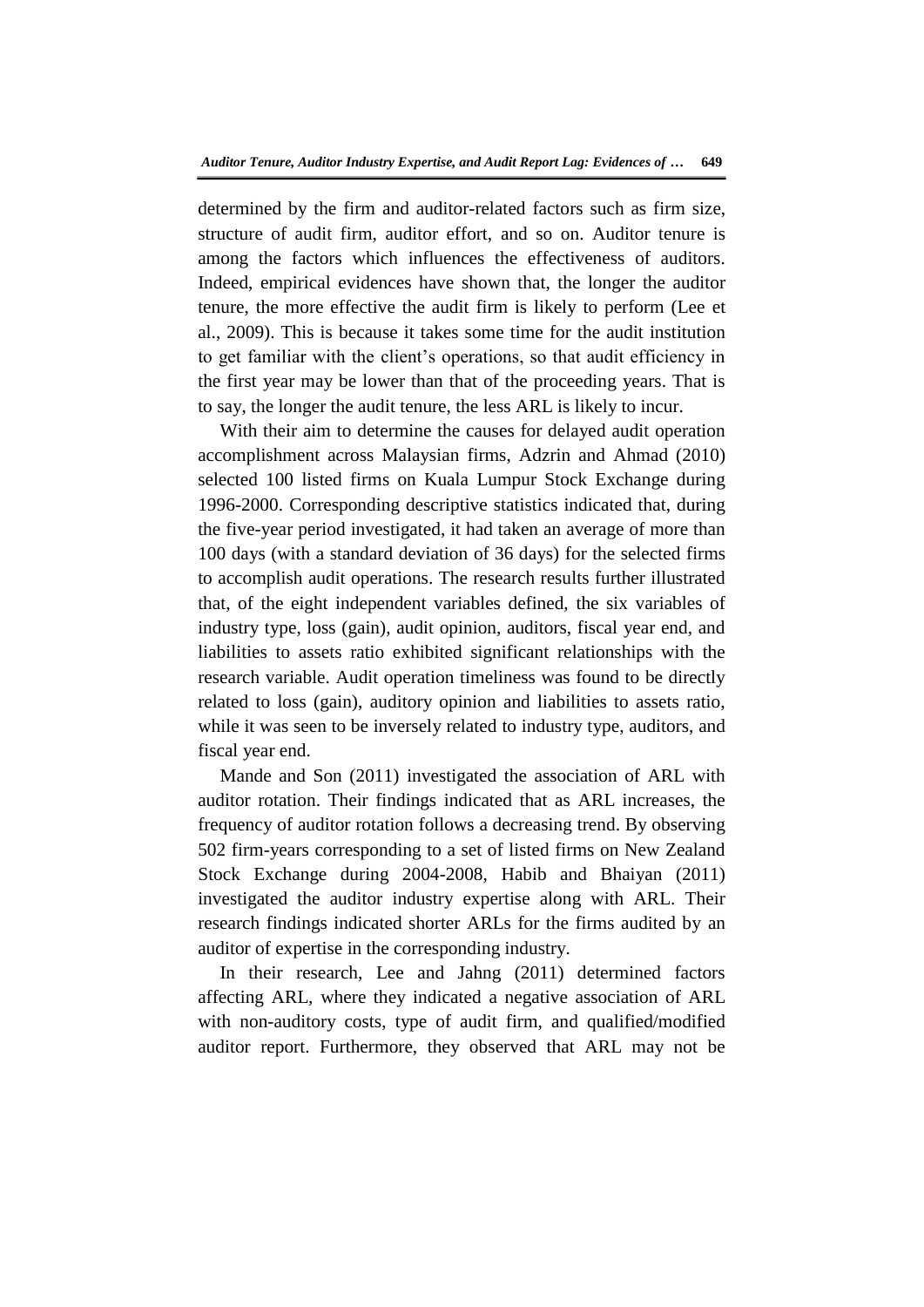significantly related to auditor tenure and abnormal audit costs. Additional analyses indicated that, unusual auditing hours, taxing services and internal control design services significantly contribute to reduced ARL. Habib and Bhaiyan (2011) found that the firms with auditors of industry expertise may enjoy shorter ARLs.

Abidin and Ahmad-Zaluki (2012) studied the relationship between auditor industry expertise and timeliness of reporting task. Their results demonstrated that no significant relation exists between auditor industry expertise and reporting pace. In contrast, reporting pace was seen to be significantly related to the audit institution size, firm size, profit reporting companies, and financial companies. Furthermore, longer ARLs were observed for firms receiving qualified/ modified audit reports as well as the firms reporting exceptional items and those of financial leverages. In their research, Reheul et al. (2013) studied the causes leading to ARL; their results indicated a significant negative relationship between auditor industry expertise and ARL.

In a paper entitled as "Auditor Tenure, Auditor Industry Expertise, and Audit Report lag", Dao and Pham (2014) used 7291 firm-year observations during 2008-2010 to investigate the relationship between auditor tenure and ARL along with the effect of auditor industry expertise on this relationship. The results revealed that, the positive relationship observed between ARL and short auditor tenure may be weakened by the auditor industry expertise.

Al Bhoor and Khamees (2016) in a paper titled "Audit Report Lag, Audit Tenure and Auditor Industry Specialization: Empirical Evidence from Jordan" assert that there is no significant relationship between audit report lag and audit tenure. Additionally, industry specializations of auditors will not influence on the relation between audit report lag and audit tenure in Jordan.

# **Domestic Studies**

As mentioned before, domestic studies have not yet addressed the interactions among all of the three factors, auditor industry expertise, ARL, and auditor tenure, at the same time. As such, a number of related studies to the mentioned relations are referred.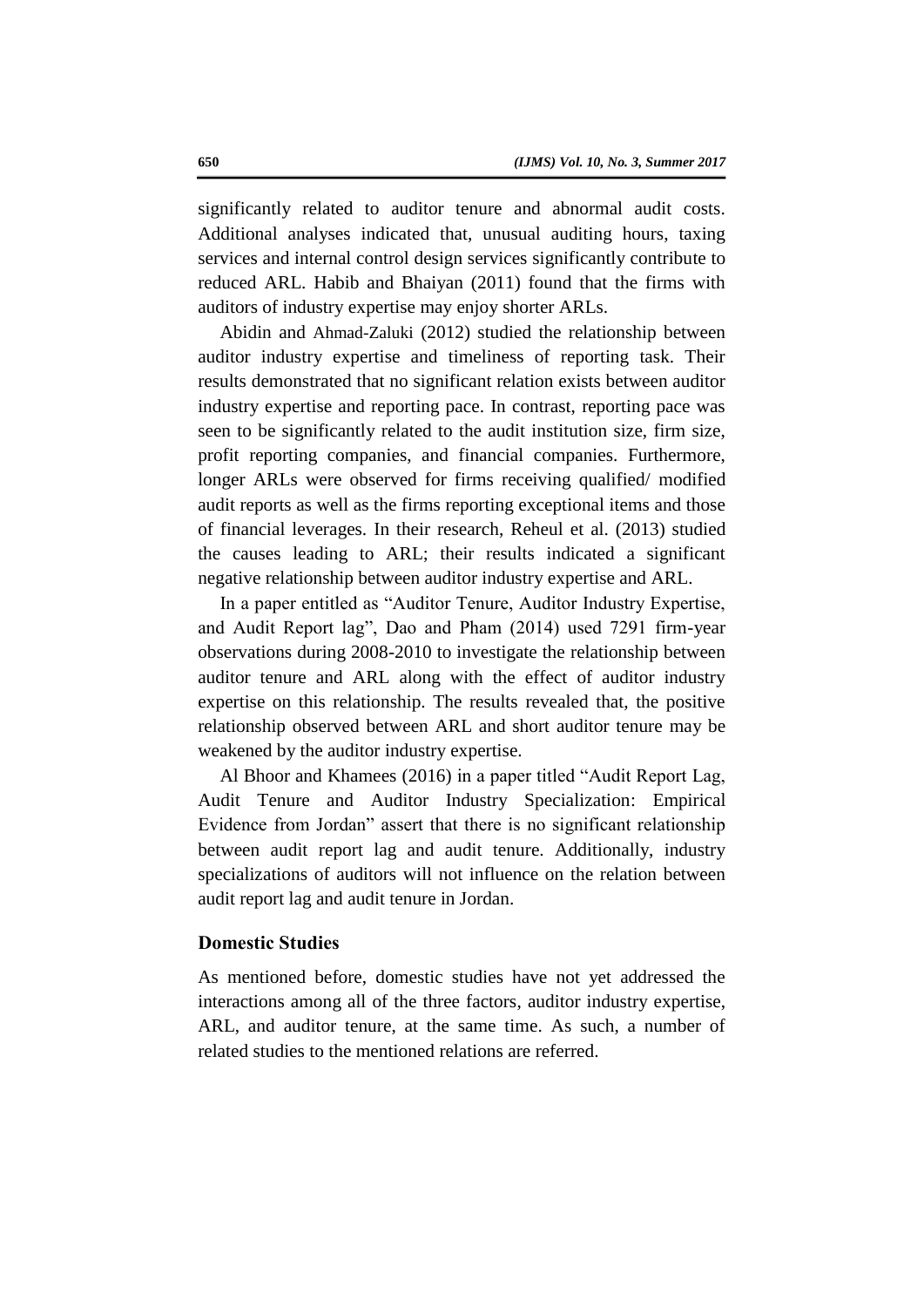In their research entitled as "An Investigation on the Effect of Audit Firm Rotation on Audit Report Quality for Listed Firms in Tehran Stock Exchange", Yegane and Jaafari (2010) studied 167 listed firms during 2001-2003 and found that, audit firm rotation may not contribute to enhanced audit report quality.

Investigating the association of auditor quality with accruals reliability within 2001-2007, Nahr, Jabbarzade, and Yaaghobpoor (2010) concluded that, compared to the firms audited by lower quality auditors, the firms audited by higher quality auditors enjoy higher accruals reliability factor, meaning they have high accruals reliability.

In their paper entitled as "Information Inequality: Evidences from the Association of Auditor Tenure with Auditor Industry Expertise" wherein data from 2006-2010 period was studied, Shirinbakhsh, Arefmanesh and Bazrafshan (2013) figured out that, auditor industry expertise and lengthened auditor tenure may contribute into reduced information inequality. On the other hand, they further found that, the relationship between auditor tenure and information inequality may not be influenced by whether an auditor of industry expertise or one without such an expertise is chosen.

Ebrahimi Kordlar and Rahmati (2013) published a paper entitled as "Investigation of How Audit Firm Size, Tenure, and Industry Expertise Are Related to Stock Liquidity", where they studied data from 102 firms during 2006-2010. The results indicated that audit firm size and audit firm tenure are positively related to stock liquidity. However, they found no significant relationship between auditor industry expertise and stock liquidity.

Alavi Tabari and Arefmanesh (2013) studied the association of auditor industry expertise with ARL. Their findings indicated shorter ARLs for the firms audited by auditors of corresponding industry expertise.

#### **Research Methodology**

#### **Research Hypotheses**

Based on the extant theoretical foundations, the research hypotheses are established as follows: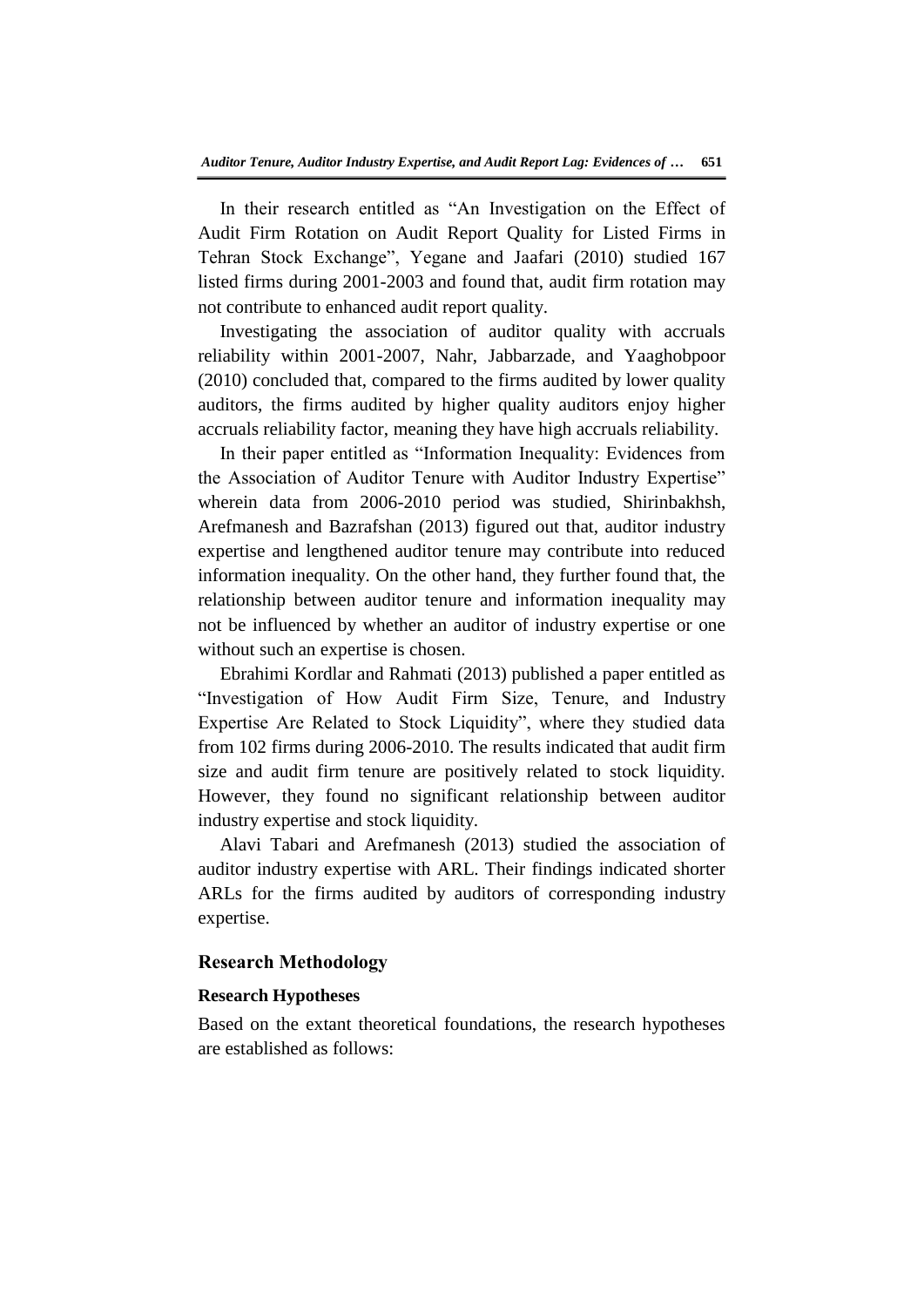**H1.** Auditor tenure is negatively related to ARL.

**H2.** Auditor industry expertise may attenuate the association of auditor tenure and ARL.

#### **Research Method**

In terms of its objective, this is an applied research, while it can be classified under descriptive-correlative researches when it comes to its origin and methodology. Research data were collected from financial statements of selected firms via using Rah-Avard Novin Software. Once finished with calculating descriptive statistics, the research regression models were fitted and then analyzed. All statistical tests were undertaken utilizing EViews 8 Software.

# **Statistical Population, Sampling Method, and Sample Size**

The period considered in this research was 2010-2014. Statistical population of this research encompassed all listed firms in Tehran Stock Exchange (TSE). Rejection sampling approach was followed in the present research, wherein the firms of the following four criteria were considered:

- The firm should be actively present in TSE during the researched period.
- The firm may not be classified under either of insurance firms, investment firms, banks, or leasing companies.
- The firm may have its year end on March  $20^{\text{th}}$ .
- The firm should have its financial data available for the research period.

Finished with rejecting the firms failing to meet the above criteria, of total listed firms on TSE, we were left with a sample of 141 firms within 25 industries, so that their data for the five-year period of 2010- 2014 (including 705 firm-year observations) were employed to undertake the research.

# **Research Models and Declaration of Variables**

Panel data methodology was used for data analysis, while ordinary least squares (OLS) regression method was employed to test the research hypotheses. Following the approach used by, Habib and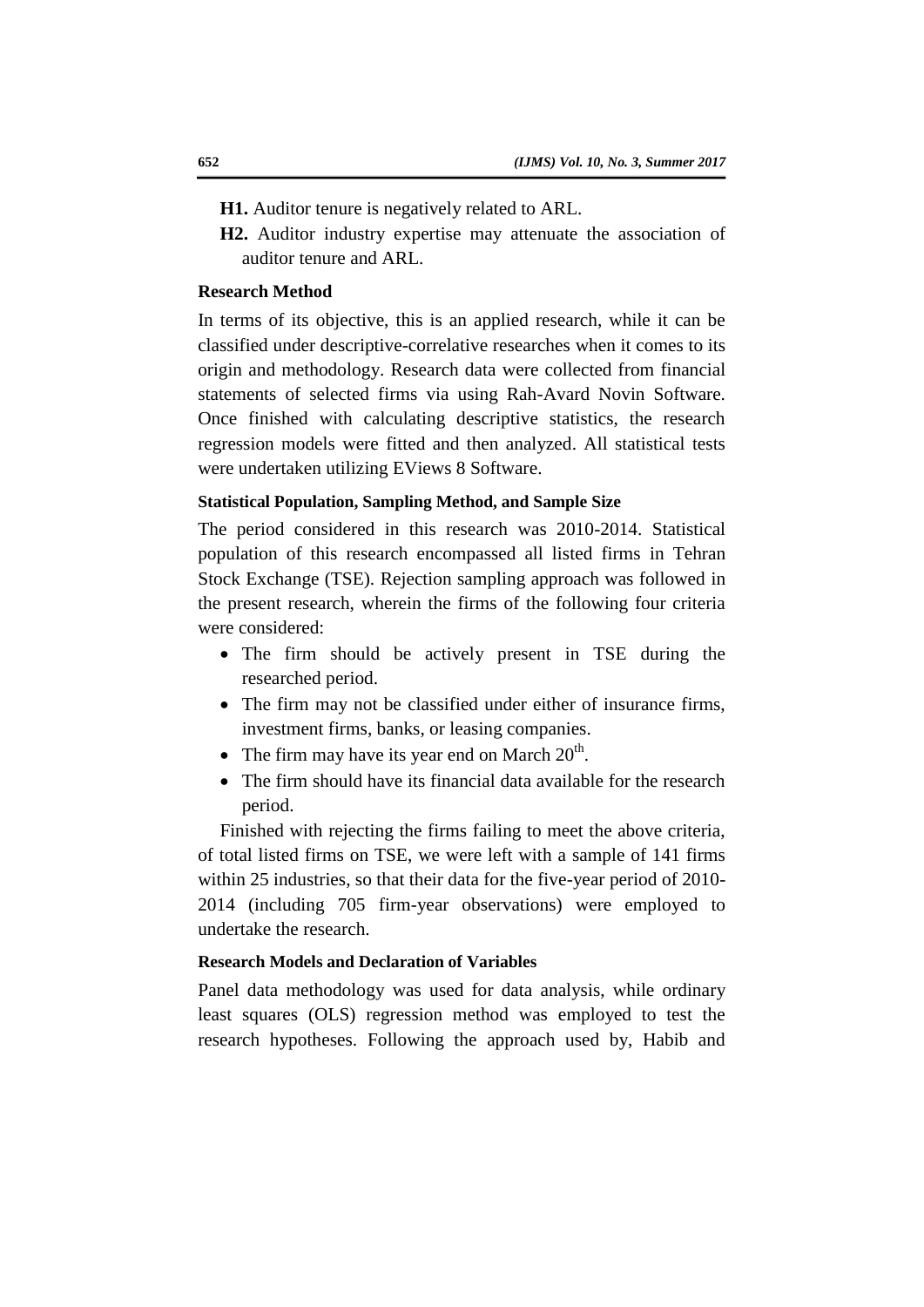Bhaiyan (2011) and Dao and Pham (2014), we used the following regression model moderated based on Iran situations to test the relationship between auditor tenure and ARL, and also the adjusting effect of industry expertise, as a variable, on this relationship:

 $ARL = \alpha_0 + \alpha_1 STEN + \alpha_2 SPEC * STEN$  $+\alpha_3 l$ +  $\alpha_6$ LEVERAGE +  $\alpha_7$ LOSS +  $\alpha_8$ BIG +  $\alpha_9$ SIZE +  $\varepsilon$ (1)

where:

- ARL, referring to the number of calendar days from fiscal year end till the audit reporting date, it is taken as the dependent variable in this research.
- SPEC refers to auditor industry expertise and is measured via the market index.
- STEN refers to auditor tenure; its value is set to 1 if the auditor works with a client for 2, 3, or 4 years in a row, and it is set to zero otherwise.
- LTEN is the long-term tenure; it is set to 1 if an auditor restarts working with the same client after the two-year statutory lag time; otherwise, it will be set to 0.
- SPEC<sup>\*</sup>STEN is used to measure the interaction between an auditor's industry expertise and tenure, it is calculated by multiplying the auditor's industry expertise by long-term tenure.
- SPEC\*long is used to measure the interaction between an auditor's industry expertise and tenure, it is calculated by multiplying the auditor's industry expertise by long-term tenure.
- LEVERAGE refers to the financial leverage obtained by dividing debit ratio by total assets.
- LOSS will be set to 1, provided the firm reports some loss, and 0, otherwise.
- BIG's value will be set to 1, if financial statements are audited by the audit organization, and 0, otherwise.
- SIZE refers to the size of the firm; measured at the logarithm of total assets.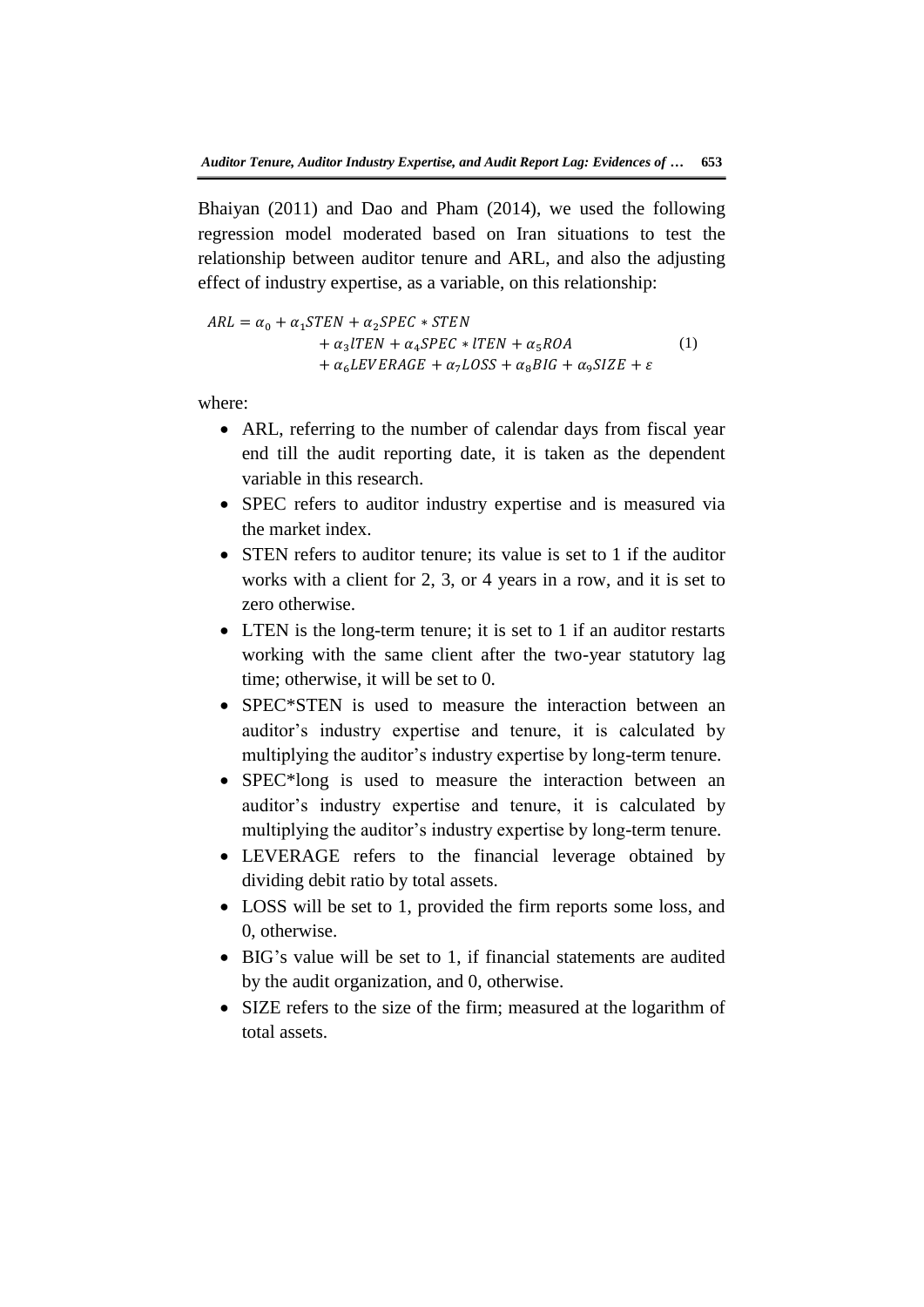• ROA is the return on assets, determined by dividing net profit by book value of assets.

Low-performance firms are expected to exhibit longer ARLs (Lee et al., 2009). As such, loss-making firms and those of high values of leverage are supposed to exhibit longer ARLs; furthermore, the higher the ROA is, the shorter the ARL would be. Along the same line of reasoning, Ashton et al. (1989) found that the smaller the firm is, the longer ARL is likely to exhibit, and vice versa. Habib and Bhaiyan (2011) attributed this to the fact that, larger firms put more pressure on their auditors towards preparing audit reports on time, so that such auditors tend to accomplish the task within a shorter period of time. In addition, as larger firms enjoy tighter internal control arrangements, as compared to smaller firms, the auditor can accomplish his/her task some time sooner. Furthermore, audit operations undertaken by audit organization are supposed to be associated with reduced ARLs.

# **Results and Discussion**

Aiming at investigating the relation between audit tenure and ARL along with the effect that measured audit quality may pose on this relation via auditor industry expertise, the present research considers possible effective factors on ARL. Studied for this purpose is a sample of 141 firms operating in 25 industries, making a total of 596 observations.

As shown in Table 1, the corresponding audit reports to the sampled firms were reported at an average ARL of 77 days. Comparing this average ARL to the one obtained in a research on the effect of auditor industry expertise during 2007-2011 (97 days), it is evident that, as time passes since the adoption of TSE Guidelines, auditors tend to present their reports at shorter ARLs (Barzide & Maadanchiha, 2014). This is while the minimum and maximum observed ARLs were 111 and 36 days, respectively. On the other hand, the median indicates that about half of audit reports have been prepared at less than 3 months of ARL. Furthermore, an average auditor industry expertise of 14% is reported which is far less than the corresponding value to the previously investigated period of 2010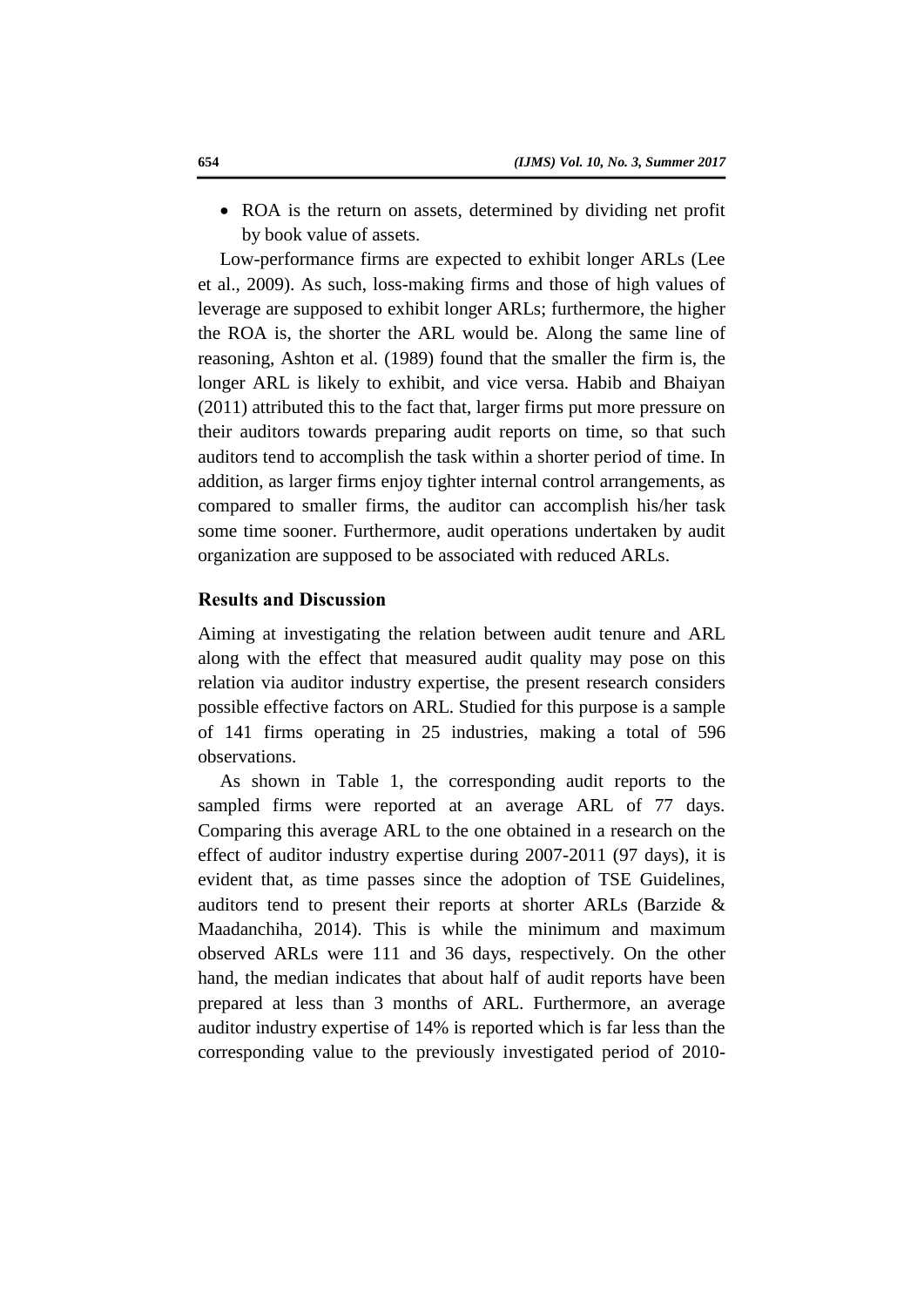2011 (about 64%). Indeed, such a low average industry expertise can be attributed to the fact that, during recent years, auditors have tended to undertake a variety of distinct audit activities, so that it was practically impossible to achieve a great deal of expertise. Accordingly, such figure can be an indication of low quality of recent auditors. On the other hand, the results of multiplying auditor industry expertise by short-term and long-term tenure were found to be 5% and 6%, respectively, which show that, for the sample under study, representing the quality of auditor, auditor industry expertise had equally adjusted the short-term and long-term tenures. Based on the results of descriptive statistics, one can find that about half of the firms have been audited by the audit organization, while half of the firms have established short audit tenures with the other half having long audit tenures. Furthermore, half of the companies have reported a deal of loss for the years under investigation.

| <b>Table 1. Descriptive Statistics</b> |                    |                           |                           |                                                |                   |                |                               |                   |                        |                 |               |
|----------------------------------------|--------------------|---------------------------|---------------------------|------------------------------------------------|-------------------|----------------|-------------------------------|-------------------|------------------------|-----------------|---------------|
| correlation<br>probability             | LAG                | <b>BIG</b>                | LEV                       | <b>LONGTEN</b>                                 | <b>LOSS</b>       | ROA            | <b>SIZE</b>                   | <b>SPEC</b>       | <b>SPECLONG</b>        | <b>SPECSTEN</b> | <b>STEN</b>   |
| LAG-TRM                                | $\mathbf{1}$       |                           |                           |                                                |                   |                |                               |                   |                        |                 |               |
| <b>BIG</b>                             | 0.005<br>0.895     | $\mathbf{1}$<br>.         |                           |                                                |                   |                |                               |                   |                        |                 |               |
| <b>LEV</b>                             |                    | $-0.12 - 0.022$           | $\mathbf{1}$              |                                                |                   |                |                               |                   |                        |                 |               |
|                                        |                    | 0.003 0.588               | $\cdots$                  |                                                |                   |                |                               |                   |                        |                 |               |
| <b>LONGTEN</b>                         |                    | 0.096 0.501               | 0.1                       | $\mathbf{1}$                                   |                   |                |                               |                   |                        |                 |               |
|                                        |                    | 0.017 0.000               | 0.01                      |                                                |                   |                |                               |                   |                        |                 |               |
| LOSS                                   |                    | 0.203 0.046               | $-0.125$                  | 0.04                                           | $\mathbf{1}$      |                |                               |                   |                        |                 |               |
|                                        | $0.000 \quad 0.25$ |                           | 0.002                     | 0.315                                          | $\cdots$          |                |                               |                   |                        |                 |               |
| <b>ROA</b>                             |                    |                           | $-0.29$ $-0.002$ $-0.203$ | $-0.095 -0.45$                                 |                   | $\overline{1}$ |                               |                   |                        |                 |               |
|                                        |                    | 0.000 0.968               | 0.000                     |                                                | 0.018 0.000 0.000 |                |                               |                   |                        |                 |               |
| <b>SIZE</b>                            |                    | $-0.11$ $0.231$           | $-0.014$                  | $0.092 - 0.09 0.2$                             |                   |                | $\overline{1}$                |                   |                        |                 |               |
|                                        |                    | 0.009 0.000               | 0.72                      | 0.022 0.019 0.000                              |                   |                | $\ddotsc$                     |                   |                        |                 |               |
| <b>SPEC</b>                            |                    | 0.05 0.348                | 0.047                     | $0.171$ $0.016$ $-0.04$                        |                   |                | 0.178                         | $\overline{1}$    |                        |                 |               |
|                                        |                    | 0.213 0.000               | 0.24                      |                                                | 0.000 0.698 0.25  |                | 0.000                         |                   |                        |                 |               |
| <b>SPECLONG</b>                        |                    | 0.026 0.586               | 0.012                     | 0.581                                          |                   |                | $0.11 - 0.12$ $0.281$ $0.571$ |                   | $\overline{1}$         |                 |               |
|                                        |                    | 0.521 0.000               | 0.768                     | 0.000 0.006 0.01                               |                   |                | $\overline{0}$                | 0.000             | $\cdots$               |                 |               |
| <b>SPECSTEN</b>                        |                    | 0.052 0.586               | 0.071                     | $-0.2$                                         | $-0.05$ 0.01      |                |                               |                   | $-0.08$ 0.597 $-0.108$ | 1               |               |
|                                        | 0.01               | 0.192 0.000               | 0.078                     | $0.000$ $0.192$ $0.86$<br>$-0.513$ 0.003 0.024 |                   |                | -0.07                         | 0.246 0.000 0.007 | $-0.07 -0.314$ 0.387   |                 |               |
| <b>STEN</b>                            | 0.8                | $-0.29$<br>$\overline{0}$ | $-0.113$<br>0.005         | $\overline{0}$                                 |                   |                | 0.939 0.55 0.066 0.113        |                   | $\Omega$               | $\overline{0}$  | 1<br>$\theta$ |
|                                        |                    |                           |                           |                                                |                   |                |                               |                   |                        |                 |               |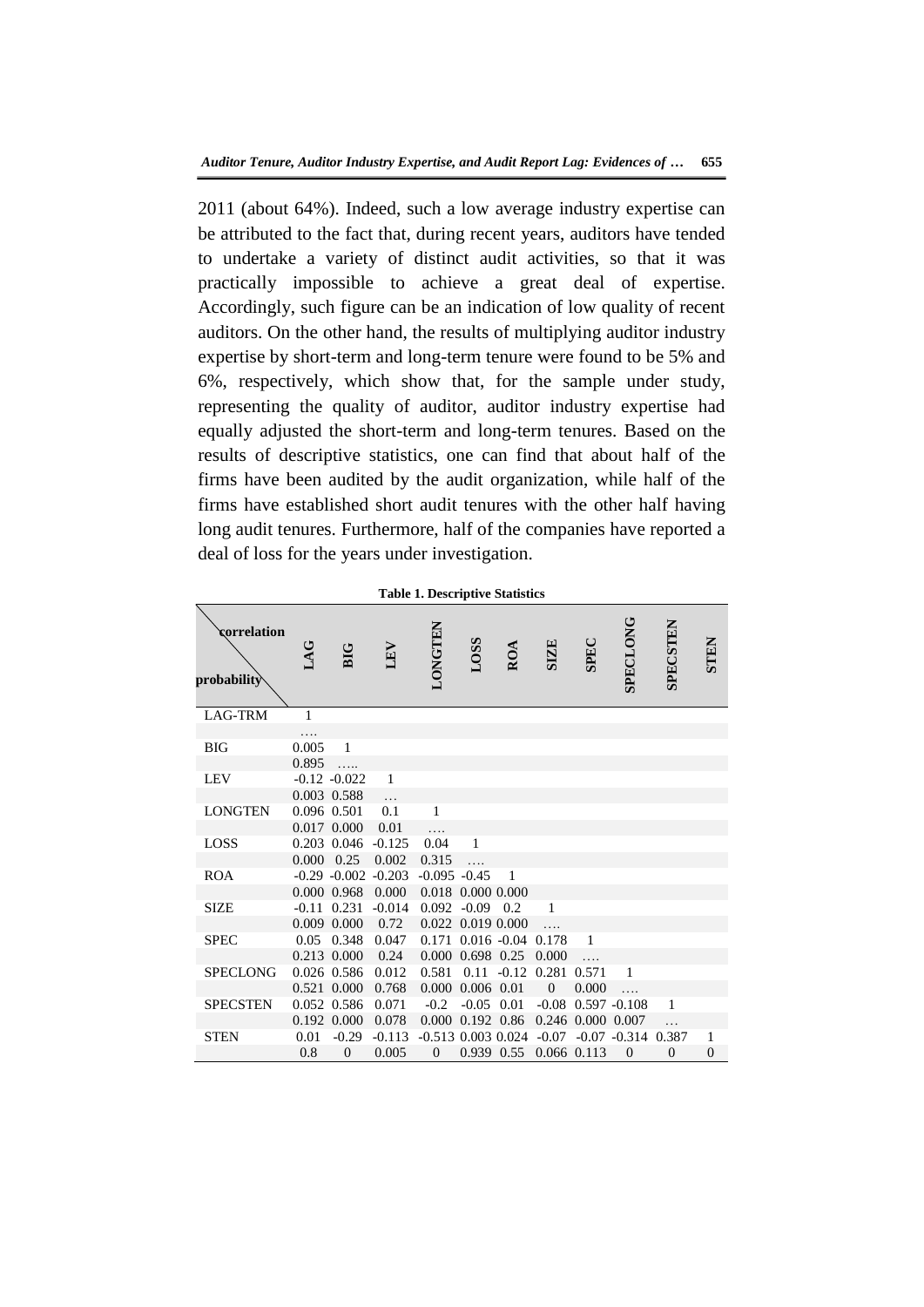The Results in Table 2 indicate that all the independent and dependent variables in unit root test of Levin, Lin and Chu (2002) are stable at 5% level of significance. This means that the mean and variance of the variables over the time and the covariance of variables in different years have been constant. As a result, the investigated companies had not the structural changes and the use of these variables does not result in false regression model.

| <b>Table 2. Test stability</b> |                              |                       |  |  |  |  |
|--------------------------------|------------------------------|-----------------------|--|--|--|--|
| <b>Research variables</b>      | <b>Level of significance</b> | <b>Test statistic</b> |  |  |  |  |
| Asset                          | 0                            | $-35.4162$            |  |  |  |  |
| <b>SPEC</b>                    | $\theta$                     | $-199.791$            |  |  |  |  |
| <b>ROA</b>                     | $\Omega$                     | $-39.7122$            |  |  |  |  |
| Loss                           | 0.0002                       | $-3.49901$            |  |  |  |  |
| Leverage                       | 0                            | $-12693.30$           |  |  |  |  |
| Lten                           | $\theta$                     | $-5.80026$            |  |  |  |  |
| <b>Sten</b>                    | $\theta$                     | $-10.3129$            |  |  |  |  |
| <b>Tenure</b>                  | $\theta$                     | $-23.1619$            |  |  |  |  |
| LAG                            | $\Omega$                     | $-29.6490$            |  |  |  |  |
| spec*long                      | $\theta$                     | $-27.1316$            |  |  |  |  |
| spec*sten                      | $\Omega$                     | $-17.5173$            |  |  |  |  |
| <b>BIG</b>                     | 0.0001                       | $-3.86606$            |  |  |  |  |
| Size                           | 0.0001                       | $-40.0266$            |  |  |  |  |

According to Table 3, it is evident that neither collinearity nor correlation exists between independent variables, which is also observable from the variance inflation factor (VIF) reported in the regression results table. On the other hand, the correlation coefficient results indicate a negligible positive association between ARL and long-term audit tenure.

In order to investigate the research main objective, the regression model presented in the preceding sections was used. For the assessment of this model, first, Chaw test was used to investigate the consistency of effects. As reported in Table 3, the results indicated that the assessed model was significantly of panel form at a p-value of less than 0.01 (99% level of confidence). In addition, according to the results of Hausman test, the null hypothesis of randomness of the effects was rejected at a p-value of less than 0.01, so that the model was assessed with consistent effects.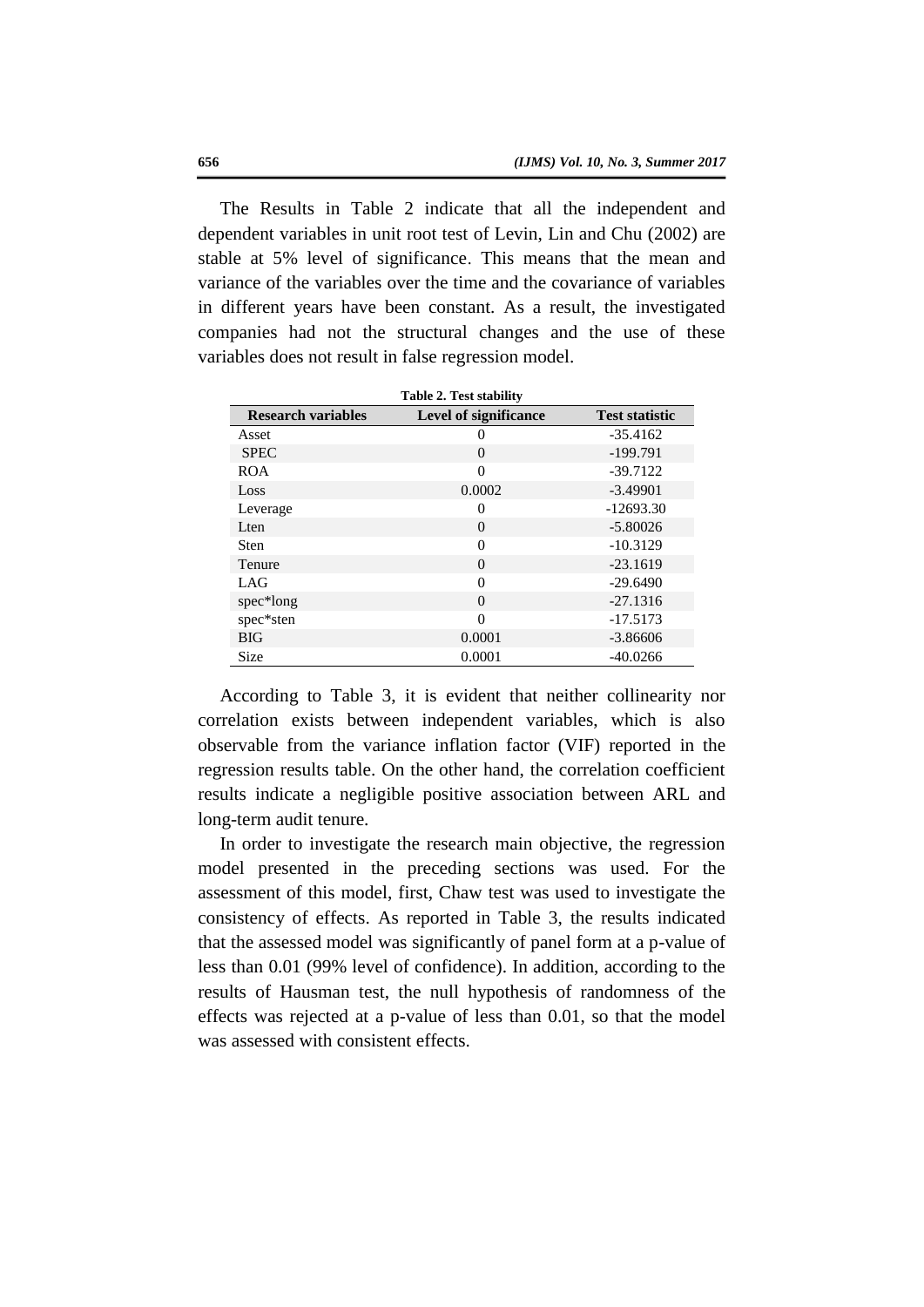| <b>Table 3. Correlation coefficient</b> |        |        |                                    |                                   |                   |          |             |                            |                |             |
|-----------------------------------------|--------|--------|------------------------------------|-----------------------------------|-------------------|----------|-------------|----------------------------|----------------|-------------|
|                                         | Mean   | Median | Maximum                            | Minimum                           | <b>Std.Dev</b>    | Skewness | Kurtosis    | Sum                        | Dev<br>Sum Sq. | Observation |
| <b>STEN</b>                             | 0.442  | 0.000  | 1.000                              | 0.000                             | 0.497             |          | 0.229 1.052 | 264                        | 147.000        | 596         |
| <b>SPECLONG</b>                         | 0.057  | 0.000  | 1.000                              | 0.000                             |                   |          |             | 0.168 4.181 21.310 34.100  | 16.830         | 596         |
| <b>SPECLONG</b>                         | 0.060  | 0.000  | 0.794                              | 0.000                             |                   |          |             | 0.160 3.219 13.052 36.059  | 15.140         | 596         |
| <b>SPEC</b>                             | 0.143  | 0.040  | 1.000                              | 0.000                             | 0.226 2.217 7.421 |          |             | 85.310                     | 30.470         | 596         |
| <b>SIZE</b>                             | 5.947  | 5.911  | 7.731                              | 4.356                             | 0.556 0.340 3.213 |          |             | 3544                       | 183            | 596         |
| <b>ROA</b>                              | 10.343 | 7.224  |                                    | 63.134 -36.790 13.256 0.839 5.149 |                   |          |             | 6164                       | 104564         | 596         |
| <b>LONGTEN</b>                          | 0.302  | 0.000  | 1.000                              | 0.000                             | 0.450 0.862 1.743 |          |             | 180                        | 125.630        | 596         |
| <b>LOSS</b>                             | 0.098  | 0.000  | 1.000                              | 0.000                             | 0.298 2.685 8.211 |          |             | 59                         | 53.159         | 596         |
| <b>LEV</b>                              | 1.607  | 0.670  | 36.340                             | $-17.180$                         |                   |          |             | 4.224 4.208 26.920 957.850 | 10617.920      | 596         |
| <b>BIG</b>                              | 0.219  | 0.000  | 1.000                              | 0.000                             | 0.414 1.353 2.831 |          |             | 131                        | 102            | 596         |
| LAG-TRM                                 | 77.410 | 81.000 | 111.000 36.000 23.000 -0.176 1.586 |                                   |                   |          |             | 46142                      | 319565.000     | 596         |

*Auditor Tenure, Auditor Industry Expertise, and Audit Report Lag: Evidences of …* **657**

**Table 4. Panel tests**

| <b>Model Test</b> | <b>F</b> -statistics | p-value |
|-------------------|----------------------|---------|
| Chaw test         | 9.4238               | 0.0000  |
| Hausman test      | 39.687               | 0.0000  |

#### **Table 5. The results of hypothesis testing**

| <b>Variable</b>    | <b>Coefficient</b> | <b>Std. Error</b>     | t-Statistic | Prob.  |
|--------------------|--------------------|-----------------------|-------------|--------|
| <b>BIG</b>         | 7.757139           | 3.44265               | 2.253246    | 0.0247 |
| <b>LEV</b>         | $-0.05865$         | 0.178062              | $-0.32936$  | 0.742  |
| <b>LONGTEN</b>     | 2.968652           | 2.238693              | 1.326065    | 0.1855 |
| <b>LOSS</b>        | 0.318853           | 2.728221              | 0.116872    | 0.907  |
| <b>ROA</b>         | $-0.07692$         | 0.079172              | $-0.9716$   | 0.3318 |
| <b>SIZE</b>        | 1.319004           | 5.767304              | 0.228704    | 0.8192 |
| <b>SPEC</b>        | $-7.62726$         | 8.52606               | $-0.89458$  | 0.3715 |
| <b>SPECLONG</b>    | $-3.68176$         | 9.707502              | $-0.37927$  | 0.7047 |
| <b>SPECSTEN</b>    | $-1.30055$         | 6.415051              | $-0.20273$  | 0.8394 |
| <b>STEN</b>        | 1.426227           | 1.538495              | 0.927027    | 0.3544 |
| C                  | 68.88261           | 34.32859              | 2.006567    | 0.0454 |
| R-squared          | 0.78205            | Mean dependent var    | 77.69565    |        |
| Adjusted R-squared | 0.710024           | S.D. dependent var    | 23.21427    |        |
| S.E. of regression | 12.50075           | Akaike info criterion | 8.101504    |        |
| Sum squared resid  | 72821.25           | Schwarz criterion     | 9.207553    |        |
| Log likelihood     | $-2360.52$         | Hannan-Quinn criter.  | 8.531401    |        |
| F-statistic        | 10.85784           | Durbin-Watson stat    | 2.129826    |        |
| Prob (F-statistic) | $\theta$           |                       |             |        |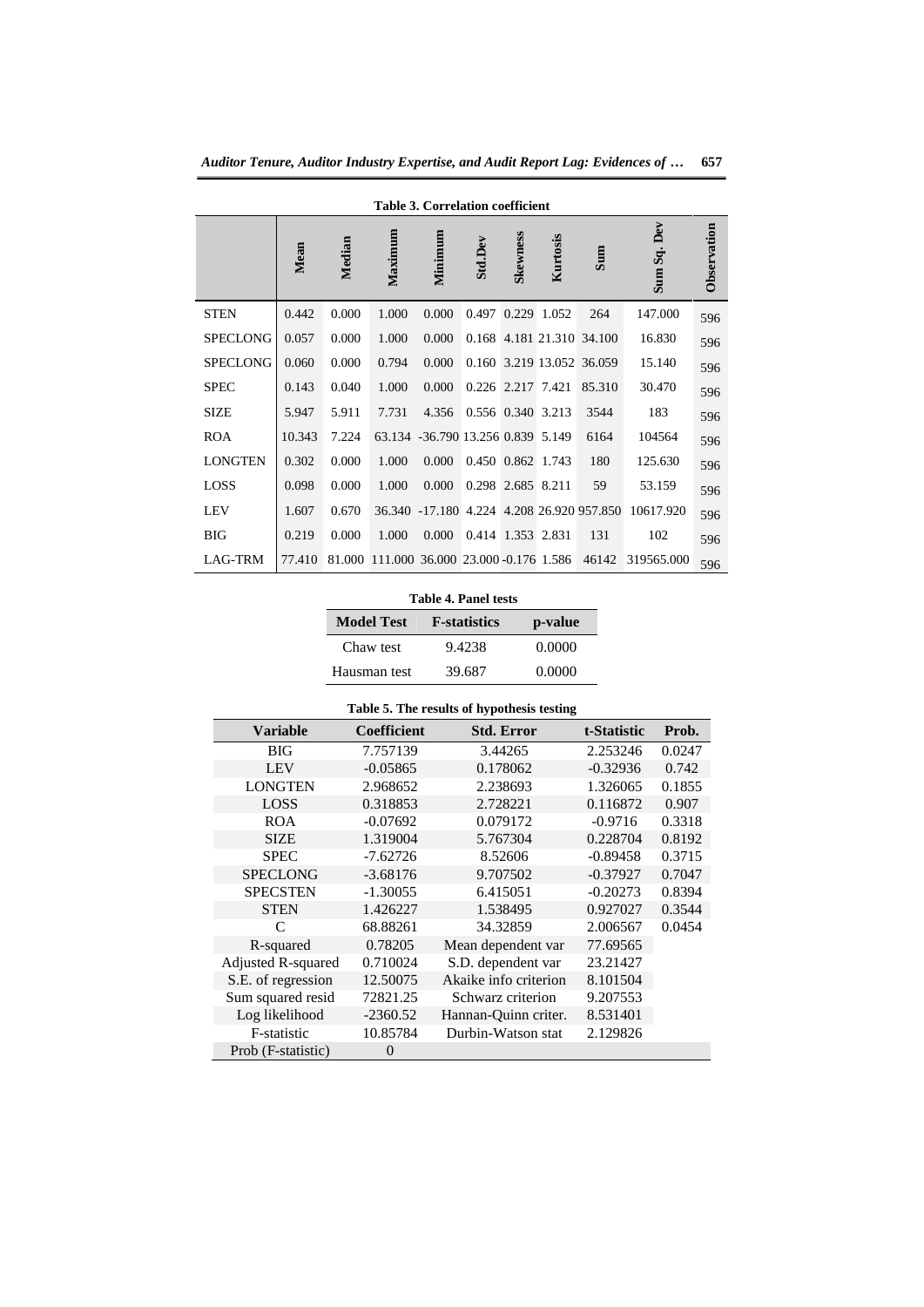According to the results reported in Table 5, the model was evident to be significant at 99% of confidence, and the investigated variables explained about 86% of variations in ARL. With a value of about 2, Durbin-Watson statistic indicated no autocorrelation within the error element. Furthermore, VIF was found to be less than 10 for all of the variables, meaning no collinearity was observed among different variables. As shown in the plot of residuals in Figure 2, error element distribution was seen to be normal at 22% probability.



**Fig. 2. Error element distribution**

Model assessment results indicated that, at a 5% level of significance, no significant relation exists between either of short-term or long-term tenures and ARL. This was in agreement with the results of some of the relatively similar previous researches. Yegane and Jaafari (2010) also found that, four-year regular mandatory rotation of audit institutions may not have any significant contributions to enhanced audit quality. However, it should be noted that the mentioned research as well as most of other researches undertaken on this topic, have studied time intervals before the adoption of mandatory rotation of auditor rotation act. The reality is that, prior to the adoption of such act, most of audit institutions had established long-term cooperation with their clients. Furthermore, the results of another research on the relation of tenure and conservatism during 2004-2011, showed that, neither short-term nor long-term tenures may be significantly related to conservatism (Khajavai & Hosseini, 2014). However, these results were against those of Dao and Pham's (2014) indicating a positive relationship between short-term tenure and ARL.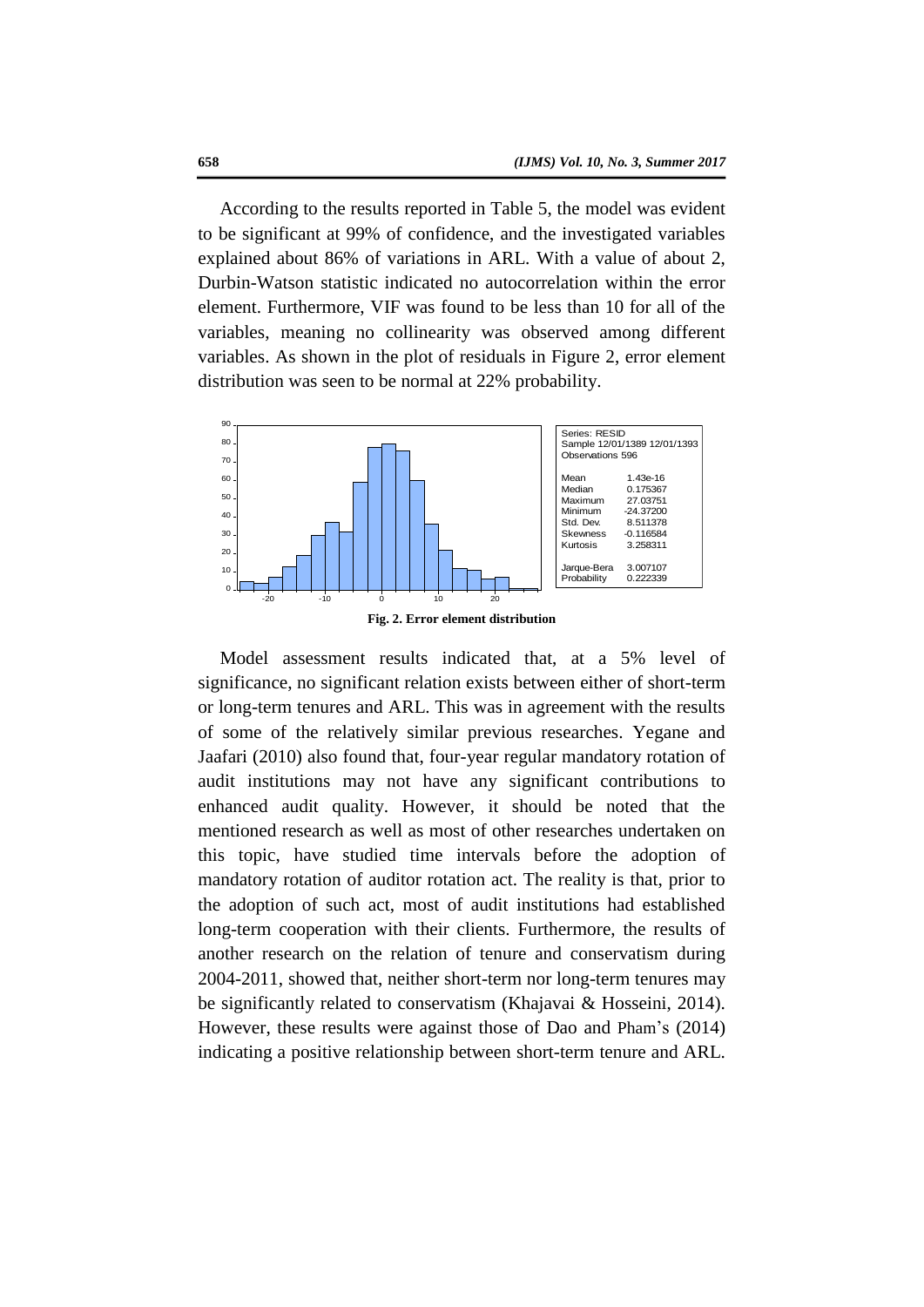These are while no significant relationship has been found in the present research as well. Therefore, the first hypothesis that auditor tenure is negatively related to ARL is rejected.

In addition, auditor industry expertise and its adjusting effect on the relation of short-term and long-term tenures to ARL were found to be not significant at 5% level of significance. That is to say, the second hypothesis that auditor industry expertise may attenuate the association of auditor tenure and ARL was also rejected. This is in agreement with the findings of some domestic researches wherein auditor industry expertise represented audit quality. For instance, in a research investigating the period of 2006-2010, auditor industry expertise was reported to pose no significant effect on stock liquidity. Furthermore, Shirinbakhsh, Arefmanesh and Bazrafshan (2013) found that the relationship between auditor tenure and information inequality may not be influenced by whether an auditor of industry expertise or one without such an expertise is chosen. This is while theoretical researches have suggested auditor industry expertise and tenure may contribute to enhanced audit quality which consequently brings about enhanced quality of disclosed information while reducing information inequality. This was further in agreement with the results of Barzide and Maadanchiha (2014) indicating no significant relationship between auditor industry expertise and ARL. On the other hand, Dao and Pham (2014) concluded that an auditor of industry expertise may adjust the negative association of short tenure with ARL.

# **Discussion and Conclusion**

Aiming at investigating the association between auditor tenure and audit report lag, and studying the adjusting effect of auditor industry expertise as well, the present research studied observations from 141 firms operating within 25 industries during 2010-2014. Seeking for a definition for auditor tenure, we considered mandatory rotation act based on Note 2 under Article 10 in the instructions for trusted audit firms by Securities and Exchange Organization (SEO), passed by Supreme Council of Securities and Exchange on July  $29<sup>th</sup>$ , 1989. Accordingly, auditor-client relationships of 2 to 4 years were treated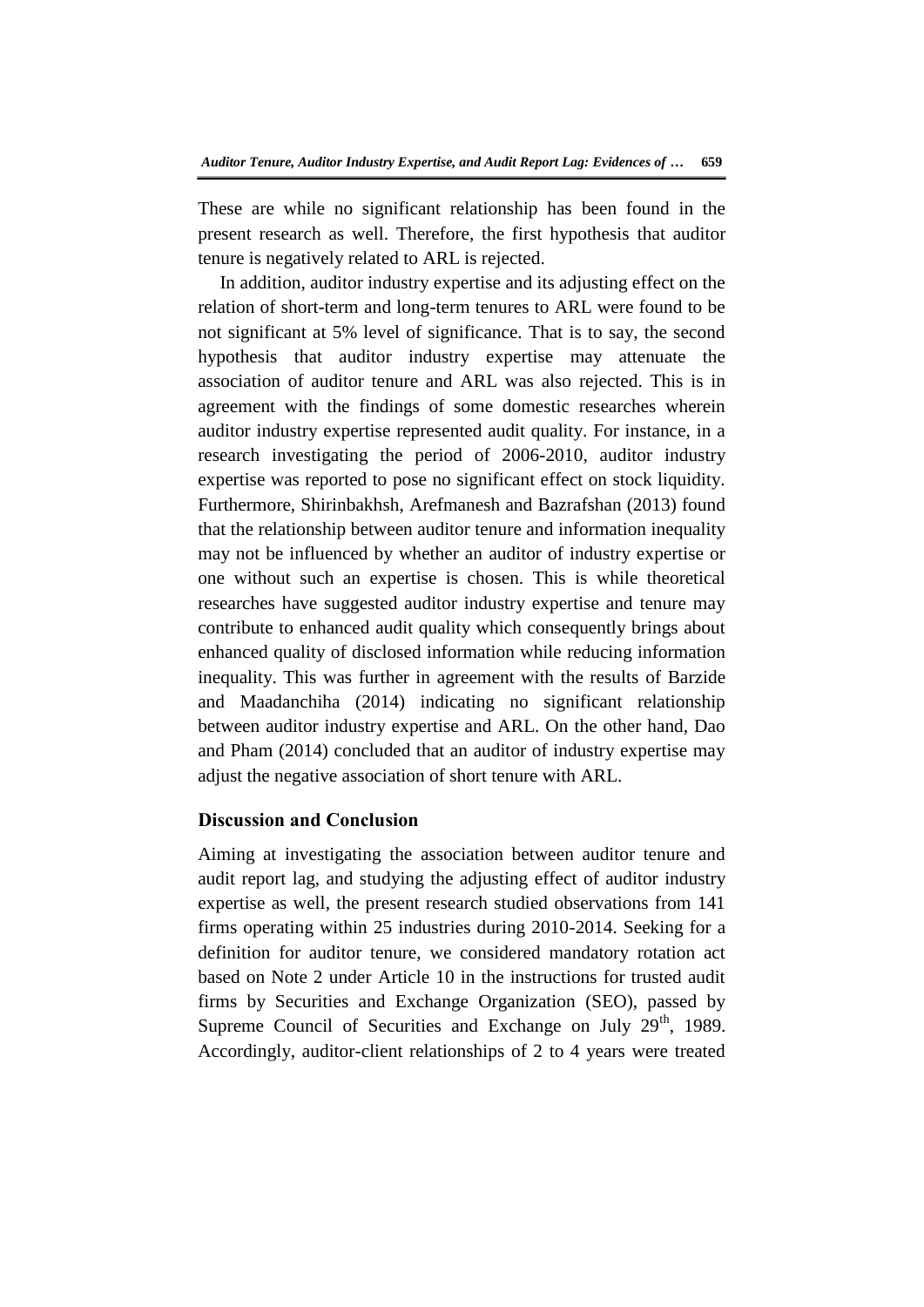as short tenures, while the tenure was treated as a long one provided the auditor restarts working with the same client after the two-year statutory lag time. Furthermore, in order to have a measure of auditor industry expertise, market share approach was followed.

The results indicated no significant relationships between ARL and neither short-term nor long-term auditor tenure. Indeed, the first hypothesis was rejected at 5% level of significance. That is to say, based on the first theory on auditor tenure explained in the preceding sections, as it decreases auditor independence, a long tenure provides a basis for reduced audit quality leading to further ARL. In fact, such a decrease in the independence of auditors may lead them to lose their motivations and see their objectives faded.

Also, according to mandatory auditor rotation act, they are forced to discontinue their line of cooperation with the same client after a maximum of four years in a row, for at least two years. Therefore, based on the definition provided for long-term tenure in the present paper (following a four-year in a row cooperation, the auditor restarts working with the same client after the two-year statutory lag time) discontinuities in the interactions between auditor and client may result in unprecedented outcomes in terms of the association of auditor tenure and ARL. Indeed, the statutory lag may attenuate the benefits expected from a long-term tenure, so that the tenure may not be long enough to be able to reduce ARL. In this scope, considering the mandatory auditor rotation act-related experiences gained by other countries may help understand the situation. For example, European Commission has recommended auditor rotation, not only for listed firms in stock exchanges, but also for all public firms, after a maximum of seven years followed by a statutory lag of at least two years for the preceding audit partner and client to rejoin. In Britain, effective since December  $15<sup>th</sup>$ , 2009, revised version of standard professional practices released by IAASB, mandated the rotation of audit partner while extending the allowed tenure for another two years beyond the five-year tenure allowed in the preceding version. In United States, audit partner rotation was used to be undertaken on a seven-year basis. On the other hand, considering the need for further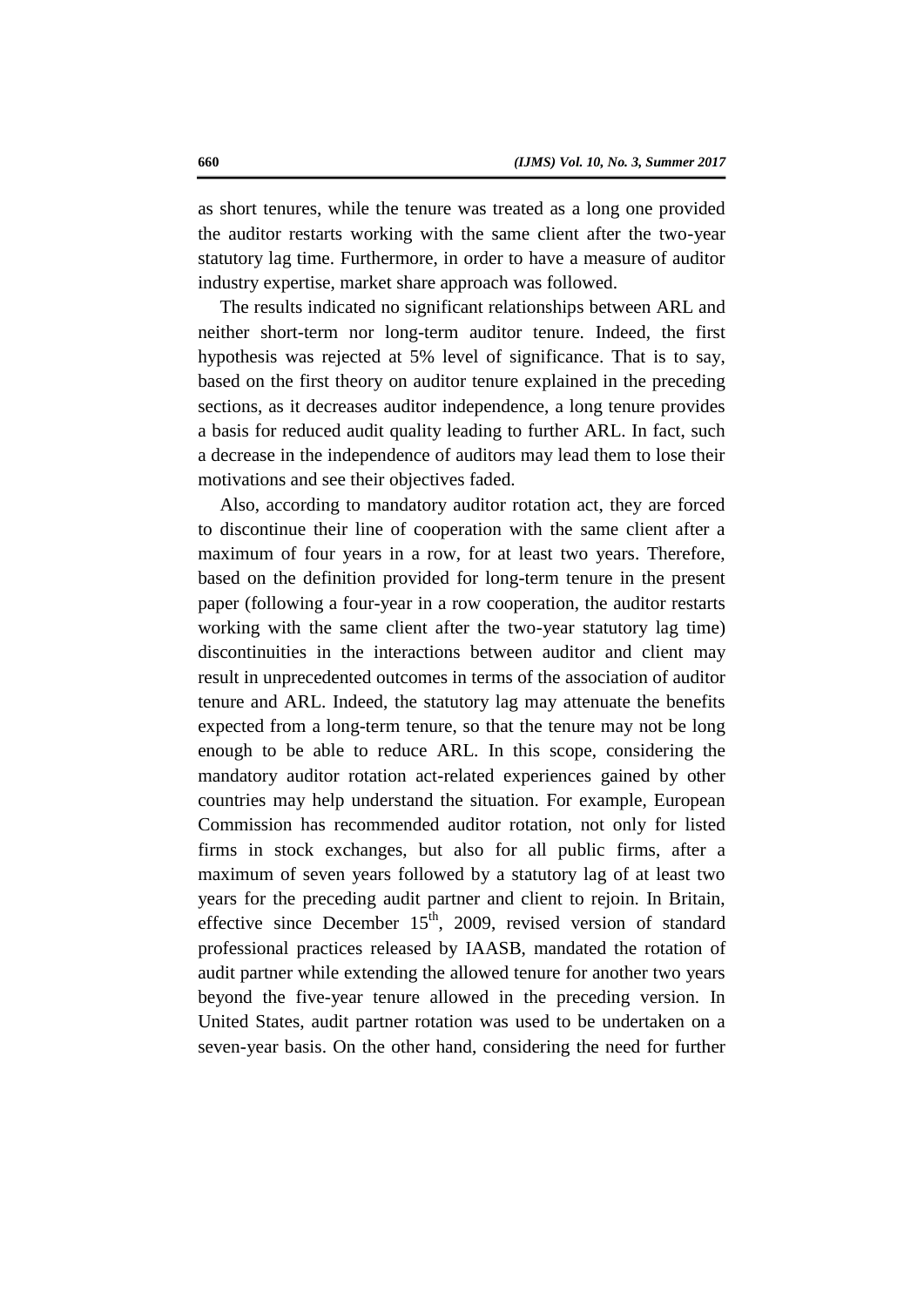time to be better introduced with the client operations, short auditor tenures are also not expected to generate audit reports of lower ARLs.

Furthermore, as expressed by Sarbanes-Oxley Act, surveillance of financial reporting processes as well as independent auditor hire/fire arrangements are assigned to independent audit committees and mandatory auditor rotation may prevent the audit committee from choosing and maintaining the most qualified audit institution to undertake all audit tasks. Because, as the authority in charge of selecting and supervising audit institutions, the audit committee should be able to utilize its judgment power to determine the most suited institution to audit a given firm. In the course of such a judgment, audit committee may consider numerous factors including audit institution tenure and other important factors such as competence and reliability of the audit institution and its deal of experience within the scope of the corresponding industry, and rationality of the audit plan. As such, audit committee may possess the best position when it comes to evaluation of audit quality and determination of the auditor independence and impartiality; however, even if the committee recognizes the rehire of an audit institution as the best practice for a given firm, mandatory auditor institution rotation will confine it when it comes to select an audit firm or extend the tenure, so that the highest audit quality via the most efficient and effective approach is not likely to be achieved. The situation will be intensified provided either the firm operates in a very specialized industry wherein a very limited number of audit firms may possess the required expertise, or the firm is located in such a particular geographic location wherein a very limited number of audit institutions are available.

In addition, auditor industry expertise and its adjusting effect on the relation of short-term and long-term tenures to ARL were found to be not significant at 5% level of significance. That is to say, the second hypothesis that auditor industry expertise may attenuate the association of auditor tenure and ARL, was also rejected. As demonstrated by descriptive statistics, for the years following the adoption of mandatory auditor rotation in Iran, average auditor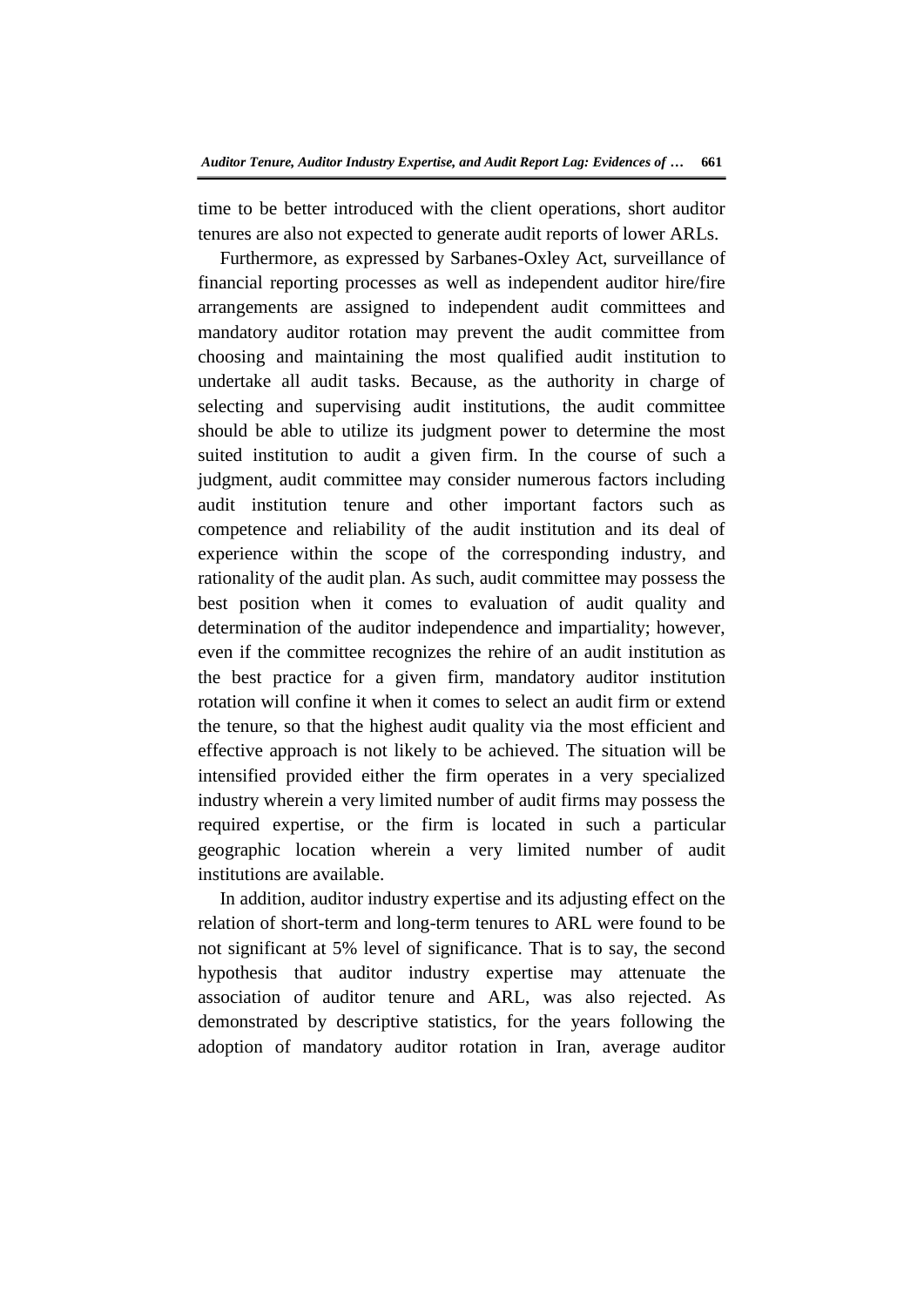industry expertise has been 14% with a positive statistical skewness, with more than half of the auditors been of just about 5% of expertise in the corresponding industries. From these statistics, one may conclude that, within the recent years, mandatory rotation of auditors has prevented auditors from attaining expertise in terms of the investigated industries. In fact, the four-year period has not been enough for the auditors to gain expert knowledge on a particular industrial activity, so as to add to their creditability of their services. This is while theoretical foundations indicate that, auditor industry expertise can attenuate positive and negative effects of long-term and short-term auditor tenures, respectively.

# **Recommendations**

Failure to find a significant relationship between short-term tenure and ARL arises a question: What has been the basis to determine the socalled four-year period for mandatory rotation of auditors? In fact, as it was also suggested by previous studies in this regard, the figure in this act may need a revision, as it is set to figures higher than 4 in other countries. Furthermore, there are numerous considerations to be taken into account when revising the audit rotation act, among which one can refer to costly nature of mandatory rotation of auditors, the fact that such rotation, may limit the industry-specific fundamental knowledge, experience and expertise of the auditor and is likely to attenuate the role of audit committee.

In addition to the necessity of revising the number of years in this act as mentioned before, it is recommended to further highlight the role of audit committee, so that this committee takes part, more actively, in auditor selection process, because to the same extent as the role of this committee in the process of selecting competent and expert auditors fades, legal requirements will come into play, so that the obtained outcomes may not be adequately good.

According to the above considerations, SEO, as the responsible authority for setting standards and regulations in this scope, is required to ask for its professional members' opinions on these statutory limits.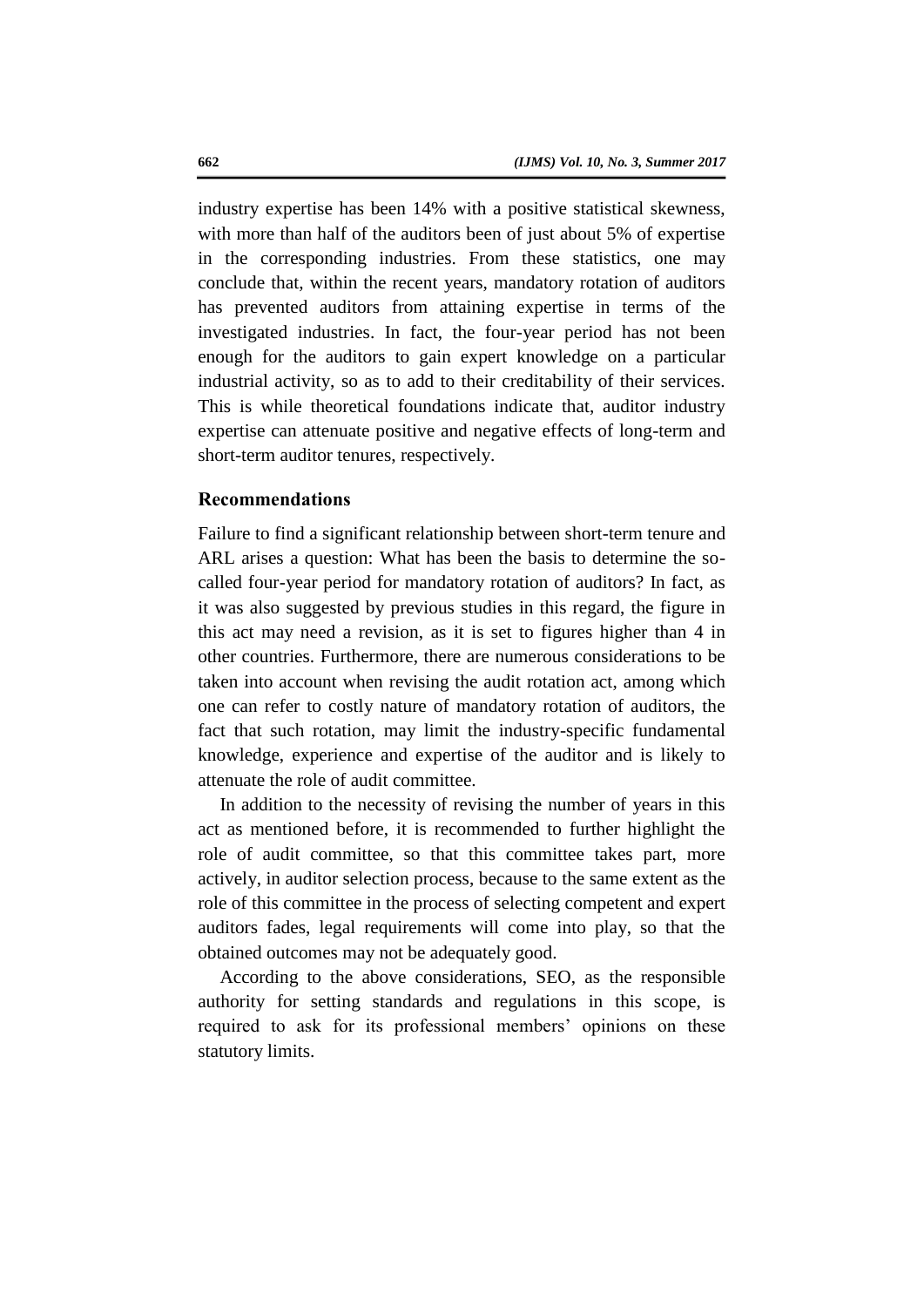# **Recommendations for Future Researches**

It is recommended for future studies to consider symmetrical periods with respect to the year in which the revised act is adopted (2007) and investigate auditor tenure during the two periods, before and after the act, with the effects of high inflation rates during the recent years considered. Furthermore, in order to get results of higher validity, one can account for different characteristics of audit institutions such as their size.

On the other hand, it is suggested for future studies to calculate and analyze auditor industry expertise via other available ratios. Furthermore, instead of total assets, one can use total sales when calculating the corresponding ratio via market share approach. It is also suggested to consider other factors than auditor industry expertise when measuring the auditor quality. However, it should be noted that, there are many factors affecting ARL which are to be accounted for when generalizing the results of this research. Among other factors, one may refer to the availability of accurate data on the firms going concerned, audit fees against services other than crediting, and even incomplete information of audit fees against crediting services.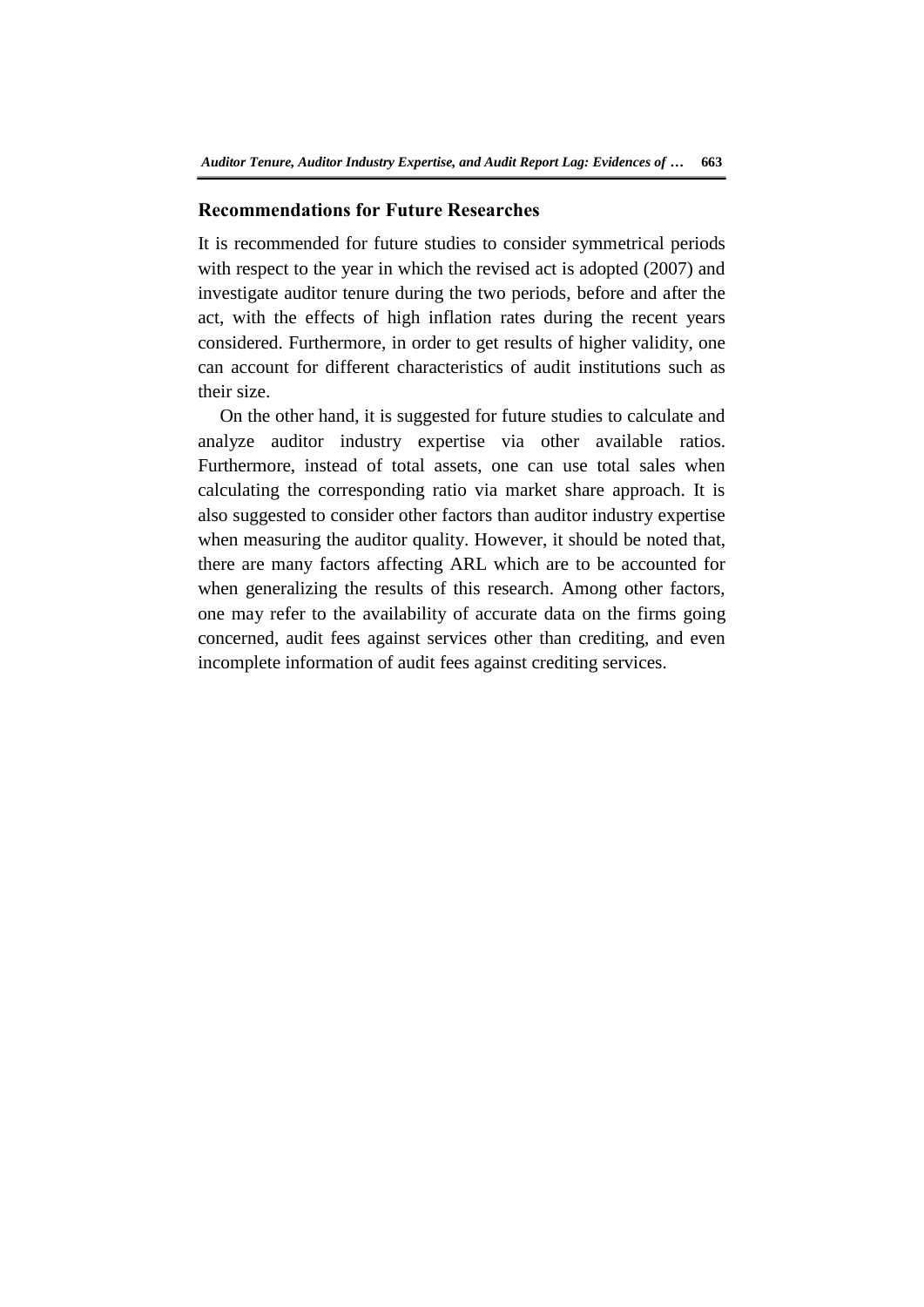#### **References**

- Abidin, S., & Ahmad-Zaluki, N. A. (2012). Auditor industry specialism and reporting timeliness. *Procedia-Social and Behavioral Sciences*, *65*, 873-878. (In Persian)
- Adzrin, R., & Ahmad, R. (2010)*.* Audit delay and timeliness of corporate reporting Malaysian evidence. *Malaysian University of Technology*, 21-42.
- Alavi Tabari, S. H., & Arefmanesh, Z. (2013). The auditor industry specialization and auditing outcomes*. Accounting Research*, *12*. (In Persian)
- Almutairi, A. R., Kimberly, A. D., & Terrance, S. (2009). Auditor tenure, auditor specialization, and information asymmetry. *Managerial Auditing Journal*, *24*(7), 600-623.
- Al Bhoor, A., & Khamees, B. (2016). Audit report lag, audit tenure and auditor industry specialization: Empirical evidence from Jordan. *Jordan Journal of Business Administration*, *12*(2), 459-479.
- Ashton, R. H., Graul, P. R., & Newton, J. D. (1989). Audit delay and the timeliness of corporate reporting. *Contemporary Accounting Research*, *5*(2), 657-673.
- Badri, A., & Alikhani, H. (2006). Factors affecting the delayed release audit reports with the decomposition process the CCT and FCT. *Business Management Landscape*, *5*, 21-22. (In Persian)
- Balsam, S., Krishnan, J., & Yang, J. S. (2003). Auditor industry specialization and earnings quality. *Auditing: A Journal of Practice and Theory*, *22*, 71-97.
- Barzide, F., Maadanchiha, M. (2014). The impact of audit firm industry expertise to delay the audit report. *Auditing Theory and Practice*, 1- 19. (In Persian)
- Bazrafshan, S. (2015). Exploring expectation gap among independent auditors' points of view and university students about importance of fraud risk components. *Iranian Journal of Management Studies*, *9*(2), 305-331.
- Carslaw, C. A. P. N., & Kaplan, S. E. (1991). An examination of audit delay: Further evidence from New Zealand. *Accounting and Business Research*, *22*(85), 21-32.
- Chambers, A. E., & Penman, S. H. (1984). Timelines of reporting and the stock price reaction to earnings announcements. *Journal of Accounting Research*, *22*(1), 21-47.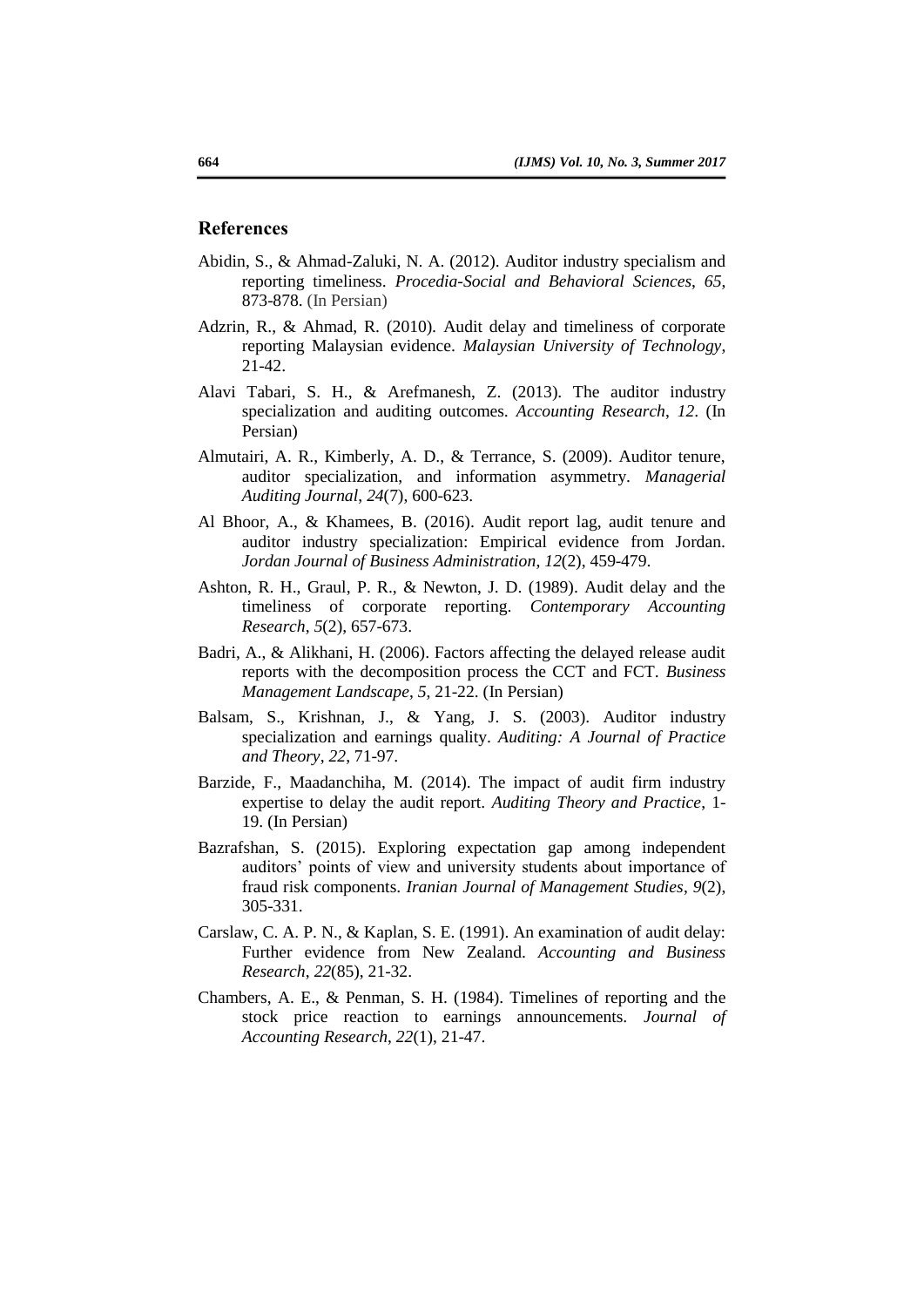- Dao, M., & Pham, T. (2014). Audit tenure, auditor specialization and audit report lag. *Managerial Auditing Journal*, *29*(6), 490-512.
- Davis, L. R., Soo, B., & Trompeter, G. (2000). *Auditor tenure, auditor independence and earnings management.* Working Paper. Boston: Boston College.
- Dunn, K., & Mayhew, B. W. (2004). Audit firm industry specialization and client disclosure quality*. Review of Accounting Studies*, 9(1), 35-58.
- Ebrahimi Kordlar, A., & Rahmati, S. (2013). Investigate the relationship between size, tenure and auditor industry specialization with stock liquidity. *Accounting and Auditing Research*, *21*(5), 38-51. (In Persian)
- FASB. (2010). *Statement of Financial Accounting Concepts*, 8.
- Gul, F. A., Fung, S. Y. K., & Jaggi, B. (2009). Earnings quality: Some evidence on the role of auditor tenure and auditors industry expertise. *Journal of accounting and Economics*, *20*(1), 32-44.
- Habib, A., & Bhaiyan, M. B. (2011). Audit firm industry specialization and the audit report lag. *Journal of International Accounting, Auditing and Taxation*, 20, 32-44.
- Kam, W. L., & Cheuk, L. C. (2005). Audit report lag, audit partner rotation and audit firm rotation: Evidence from Australia. *Social Science Electronic Publishing*. Available at SSRN: https://ssrn.com/abstract=783684.
- Kend, M. (2008). Client industry audit expertise: Towards a better understanding. *Pacific Accounting Review*, *20*, 49-62.
- Krishnan, G. V. (2003). Does big 6 auditor industry expertise constrain earnings management?. *Accounting Horizons*, *17*, 1-16.
- Khajavai, SH & Hosseini, S. (2014). Relationship between Accounting Conservatism and Auditor tenure (Evidence from Tehran Stock Exchange). *Audit knowledge*, *14*(16), 5-25.
- Lee, H. Y., & Jahng, G. J. (2011). Determinants of audit report lag: Evidence from Korea-an examination of auditor-related factors*. Journal of Applied Business Research*, *24*(2), 27-44.
- Lee, H. Y., Mande, V., & Son, M. (2009). Do lengthy auditor tenure and the provision of non-audit services by the external auditor reduce audit report lags?. *International Journal of Auditing*, *13*(2), 87-104.
- Leventis, S., Weetman, P., & Constantinos, C. (2005). Determinants of audit report lag: Some evidence from the Athens Stock Exchange. *International Journal of Auditing*, *9*, 45-58.
- Levin, A., Lin, C.F., Chu, C-S.J. (2002). Unit root test in panel data: